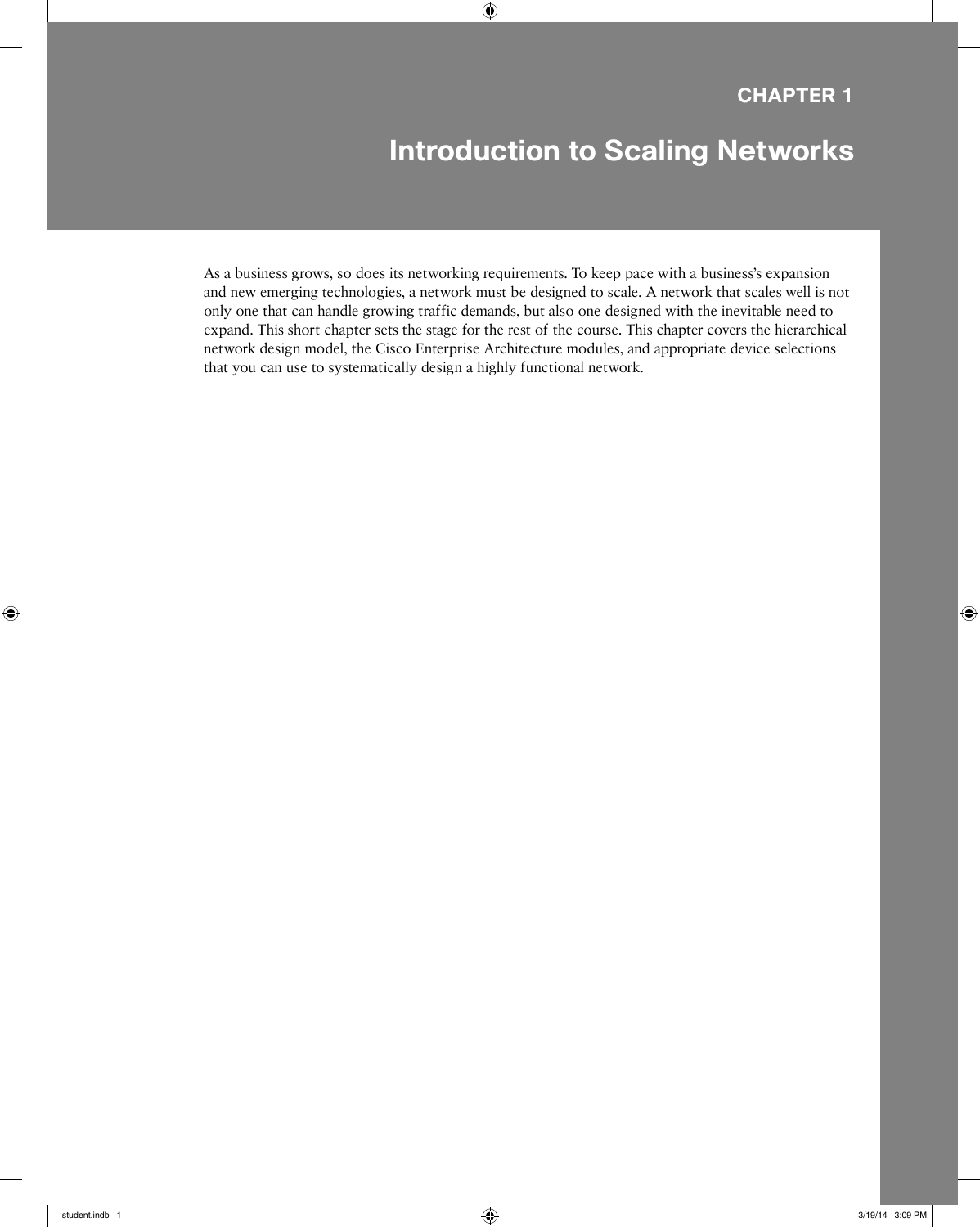# **Implementing a Network Design**

An enterprise network must be designed to support the exchange of various types of network traffic, including data files, email, IP telephony, and video applications for multiple business units.

#### **Hierarchical Network Design**

Users expect enterprise networks to be up \_\_\_\_\_\_\_\_\_\_\_\_\_\_\_\_ percent of the time. To provide this kind of reliability, enterprise class equipment uses \_\_\_\_\_\_\_\_\_\_\_\_\_\_\_\_\_\_ power supplies and has failover capabilities.

Describe what failover capability means for enterprise class equipment.

Why should a network be organized so that traffic stays local and is not propagated unnecessarily on to other portions of the network?

Designing a network using the three-layer hierarchical design model helps optimize the network. In Figure 1-1, label the three layers of the hierarchical design model.

**Figure 1-1 Hierarchical Design Model**

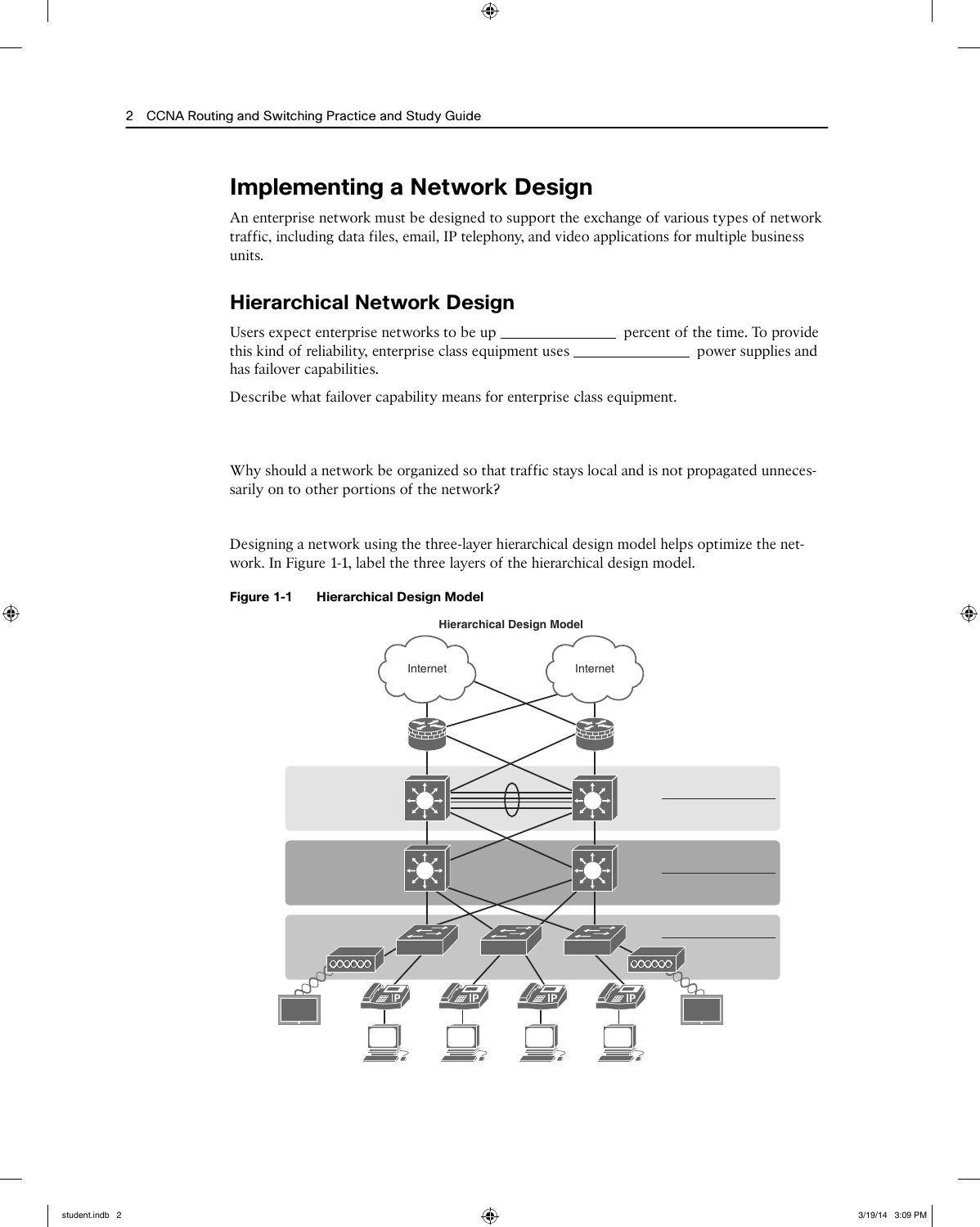Briefly describe each layer of the hierarchical design model.

The Cisco Enterprise Architecture divides the network into functional components while still maintaining the core, distribution, and access layers. The primary Cisco Enterprise Architecture modules include Enterprise Campus, Enterprise Edge, Service Provider Edge, and Remote.

A well-designed network not only controls traffic but also limits the size of failure domains. Briefly describe a failure domain.

Use the list of modules to label the parts of the Cisco Enterprise Architecture in Figure 1-2.

#### **Modules**

- 1 Campus Core
- 2 Remote Access & VPN
- 3 Building Distribution
- 4 Internet Connectivity
- 5 Building Access
- 6 Server Farm & Data Center
- 7 WAN Site-to-Site VPN
- 8 E-Commerce

#### **Figure 1-2 Cisco Enterprise Architecture**

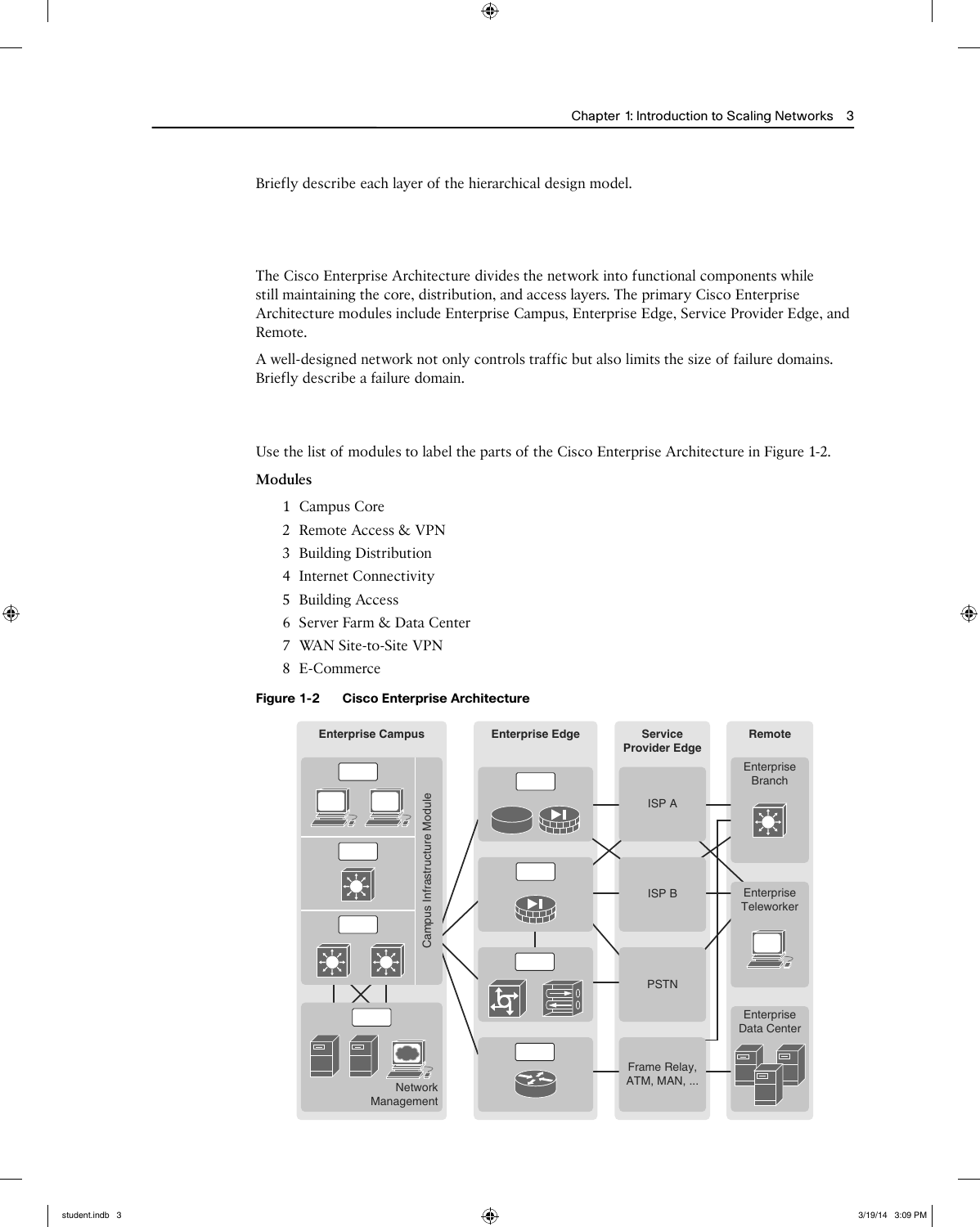#### **Identify Scalability Terminology**

Match the definition on the left with the term on the right. This is a one-to-one matching exercise.

#### **Definition**

- Isolates routing updates and minimizes the size of routing tables
- **Cisco proprietary distance vector routing** protocol
- Allows for redundant paths by eliminating switching loops
- Technique for aggregating multiple links between equipment to increase bandwidth
- Minimizes the possibility of a single point of failure
- Supports new features and devices without requiring major equipment upgrades
- Link-state routing protocol with a two-layer hierarchical design
- Increases flexibility, reduces costs, and provides mobility to users
- **a.** Modular equipment
- **b.** OSPF

**Terms**

- **c.** EIGRP
- **d.** Wireless LANs
- **e.** Redundancy
- **f.** Spanning Tree Protocol
- **g.** Scalable Routing Protocol
- **h.** EtherChannel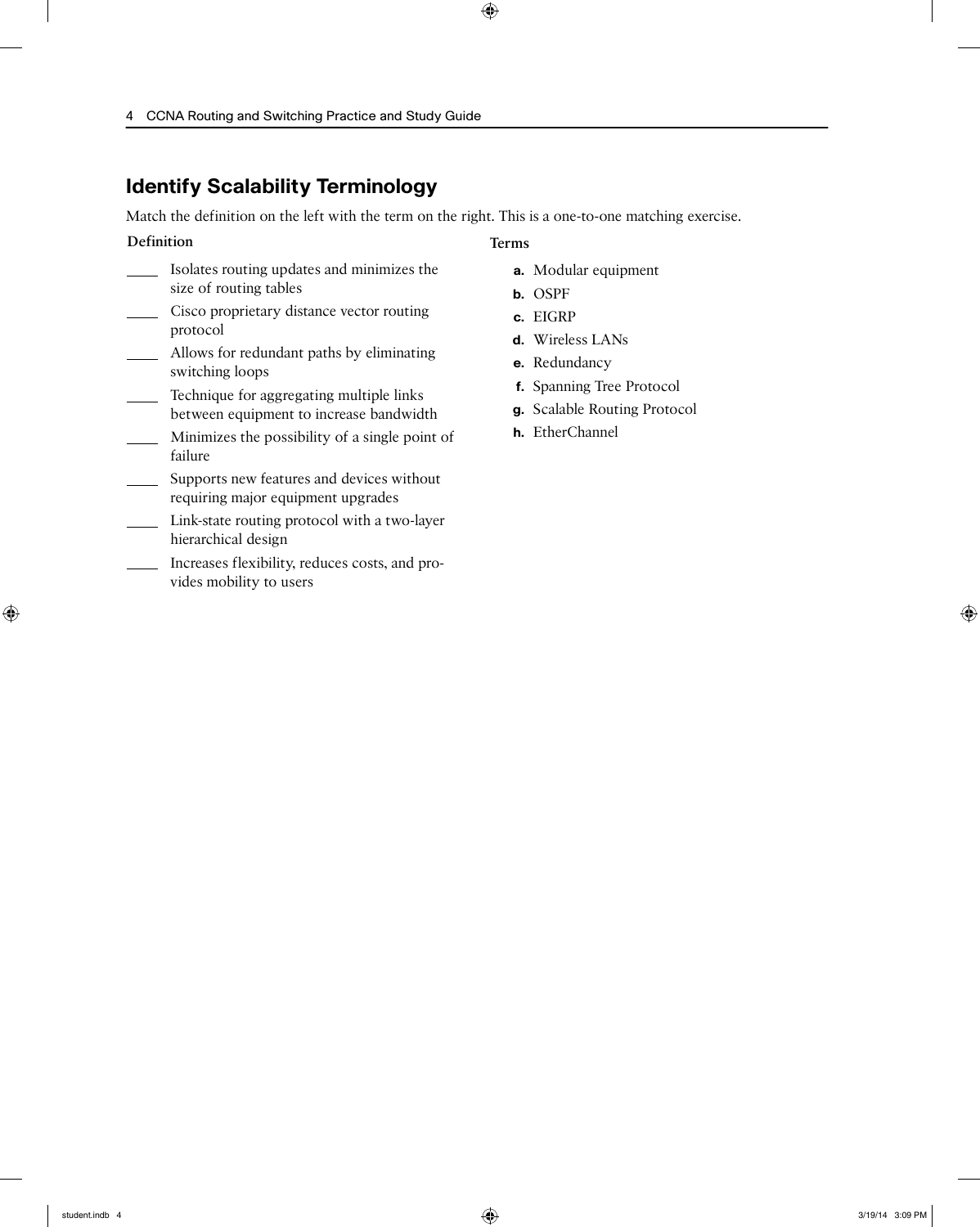# **Selecting Network Devices**

When designing a network, it is important to select the proper hardware to meet current network requirements and to allow for network growth. Within an enterprise network, both switches and routers play a critical role in network communication.

# **Selecting Switch Hardware**

Match the business consideration on the left with the switch feature on the right. This is a one-to-one matching exercise.

#### **Business Consideration**

- Should provide continuous access to the network
- Daisy-chain switches with high-bandwidth throughput
- Refers to a switch's ability to support the appropriate number of devices on the network
- Ability to adjust to growth of network users
- How fast the interfaces will process network data
- Important consideration in a network where there may be congested ports to servers or other areas of the network
- Provides electrical current to other device and support redundant power supplies
- **Switches with preset features or options**
- Depends on the number and speed of the interfaces, supported features, and expansion capability
- Switches with insertable switching line/port cards

#### **Switch Feature**

- **a.** Reliability
- **b.** Modular
- **c.** Power
- **d.** Stackable
- **e.** Frame buffers
- **f.** Cost
- **g.** Fixed configuration
- **h.** Scalability
- **i.** Port speed
- **j.** Port density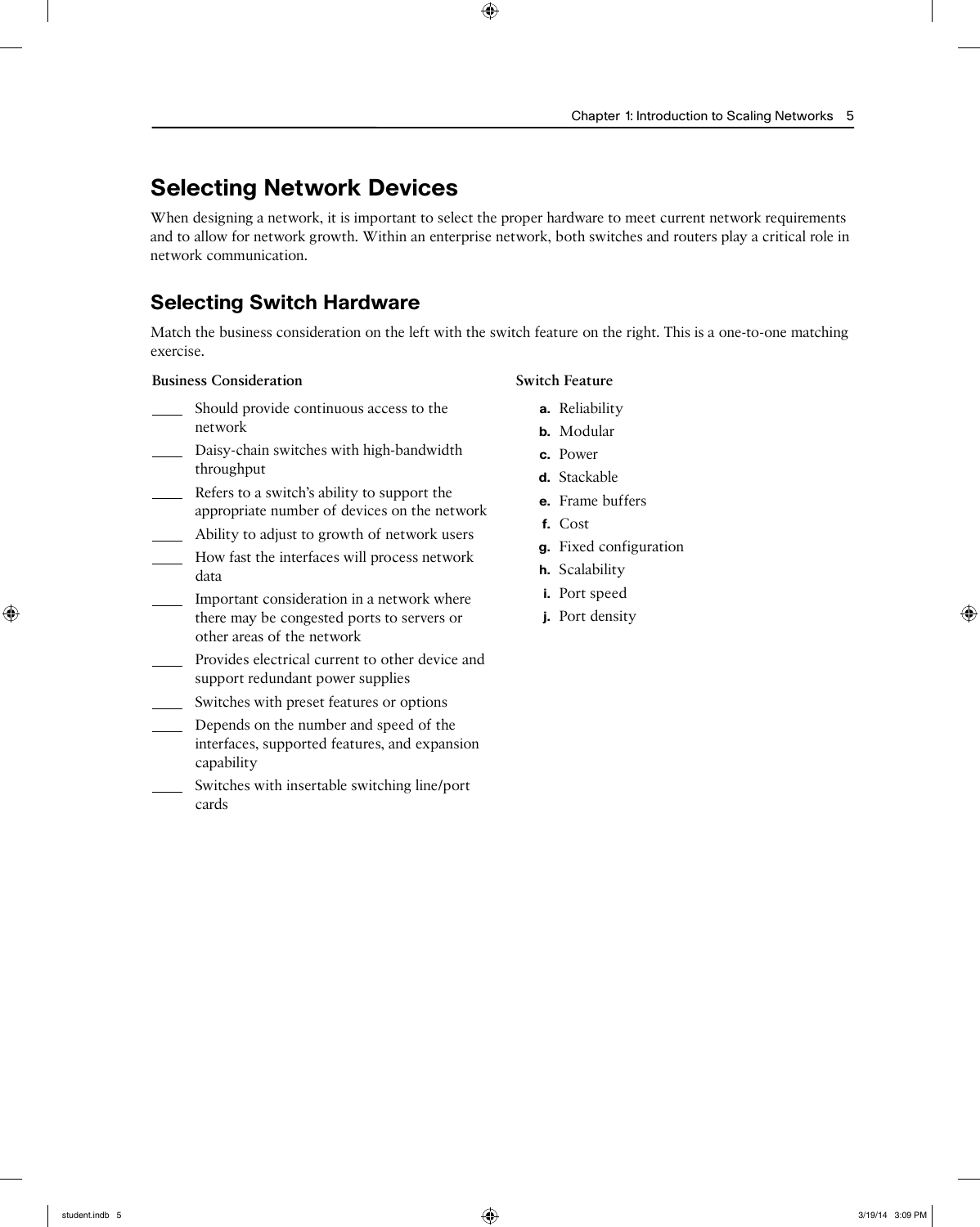Packet Tracer  **Activity**

**Packet Tracer - Comparing 2960 and 3560 Switches (SN 1.2.1.7/SwN 1.1.2.5)**

#### **Selecting Router Hardware**

In Table 1-1, select the router category that applies to each description.

| Table 1-1 |  |  | <b>Identify Router Category Features</b> |  |
|-----------|--|--|------------------------------------------|--|
|-----------|--|--|------------------------------------------|--|

| <b>Router Description</b>                                                            | <b>Branch</b><br><b>Routers</b> | <b>Network</b><br>Edge<br><b>Routers</b> | <b>Service</b><br><b>Provider</b><br><b>Routers</b> |
|--------------------------------------------------------------------------------------|---------------------------------|------------------------------------------|-----------------------------------------------------|
| Fast performance with high security for data centers,<br>campus, and branch networks |                                 |                                          |                                                     |
| Simple network configuration and management for LANs<br>and WANs                     |                                 |                                          |                                                     |
| Optimizes services on a single platform                                              |                                 |                                          |                                                     |
| End-to-end delivery of subscriber services                                           |                                 |                                          |                                                     |
| Deliver next-generation Internet experiences across all<br>devices and locations     |                                 |                                          |                                                     |
| High capacity and scalability with hierarchical quality of<br>service                |                                 |                                          |                                                     |
| Maximizes local services and ensures 24/7/365 uptime                                 |                                 |                                          |                                                     |
| Unites campus, data center, and branch networks                                      |                                 |                                          |                                                     |

#### **Managing Devices**

A basic router or switch configuration includes the hostname for identification, passwords for security, and assignment of IP addresses to interfaces for connectivity. A router configuration also includes basic routing.

In addition to configuration commands, router and switch verification commands are used to verify the operational status of the router or switch and related network functionality. Use the address scheme in Table 1-2 in the following exercises that review the most common router and switch configuration and verification commands.

| <b>Device</b>  | <b>Interface</b>    | <b>IPv4 Address</b> | <b>Subnet Mask</b> | <b>Default Gateway</b> |
|----------------|---------------------|---------------------|--------------------|------------------------|
| R <sub>1</sub> | G <sub>0</sub> /0   | 172.16.1.1          | 255.255.255.0      | N/A                    |
|                | S <sub>0</sub> /0/0 | 172.16.3.1          | 255.255.255.252    | N/A                    |
|                | S <sub>0</sub> /0/1 | 192.168.10.5        | 255.255.255.252    | N/A                    |
|                | VLAN 1              | 192.168.1.5         | 255.255.255.0      | 192.168.1.1            |

**Table 1-2 Router and Switch Addressing Table**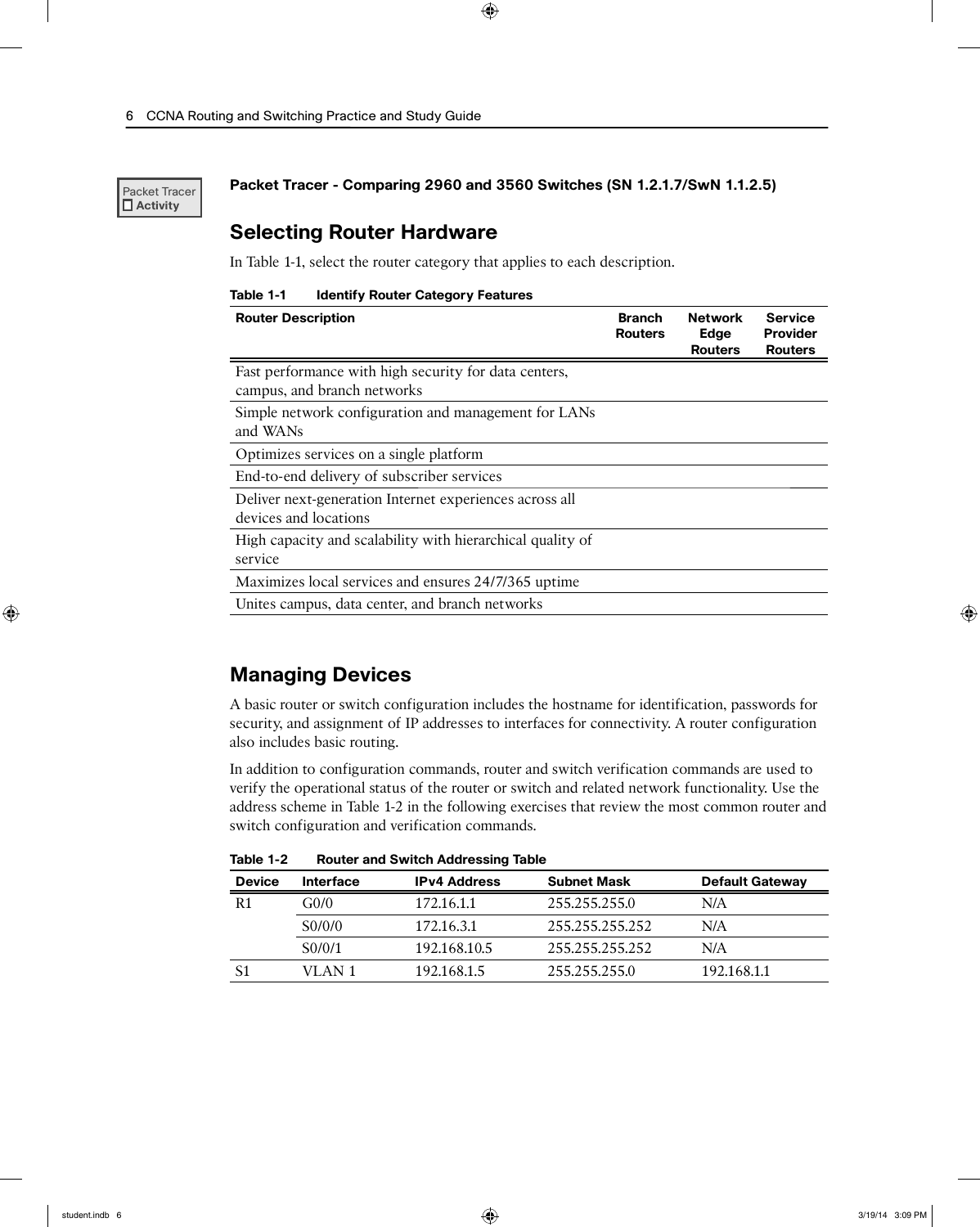### Basic Router Configuration Review

Using Table 1-2 and the following requirements, record the commands, including the router prompt, to implement a basic router configuration:

- Hostname is R1.
- Console and Telnet line's password is cisco.
- Privileged EXEC password is class.
- Banner message-of-the-day.
- Interface addressing.
- OSPF routing, including an appropriate router ID.
- Save the configuration.

Router(config)#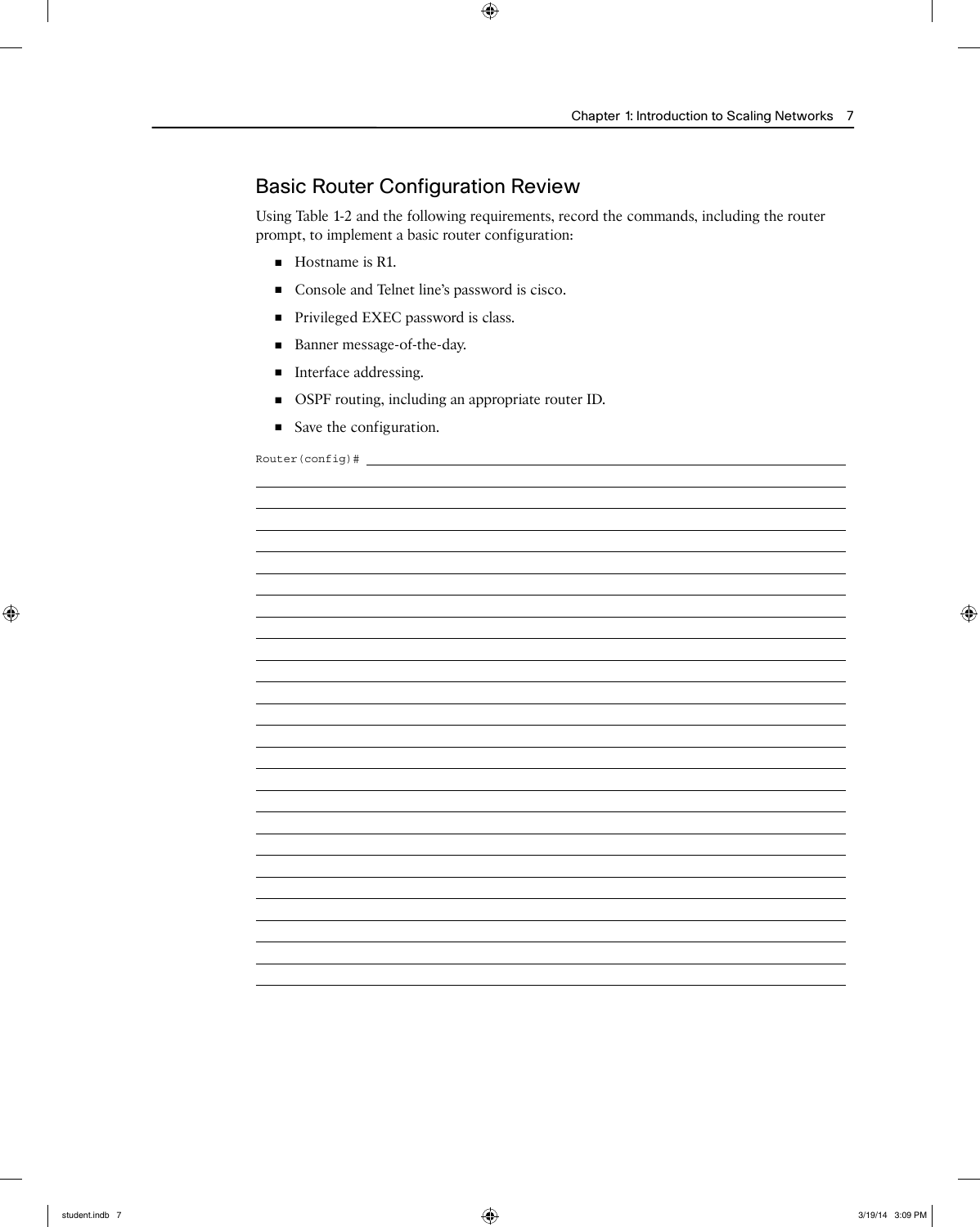### Basic Router Verification Review

In Table 1-3, record the verification command that will generate the described output.

**Table 1-3 Router Verification Commands**

| Command | <b>Command Output</b>                                                                                                         |
|---------|-------------------------------------------------------------------------------------------------------------------------------|
|         | Displays the routing table for known networks, including admin-<br>istrative distance, metric, and outbound interface         |
|         | Displays information about routing protocols, including process<br>ID, router ID, and neighbors                               |
|         | Displays information about directly connected Cisco devices                                                                   |
|         | Displays all interfaces in an abbreviated format, including IP<br>address and status                                          |
|         | Displays information about neighbors, including router ID, state,<br>IP address, and local interface that learned of neighbor |
|         | Displays one or all interfaces, including status, bandwidth, and<br>duplex type                                               |

### Basic Switch Configuration Review

Using Table 1-2 and the following requirements, record the commands, including the switch prompt, to implement a basic switch configuration:

- Hostname is S1.
- Console and Telnet line's password is cisco.
- Privileged EXEC password is class.
- Banner message-of-the-day.
- VLAN 1 interface addressing.
- Save the configuration.

Switch(config)#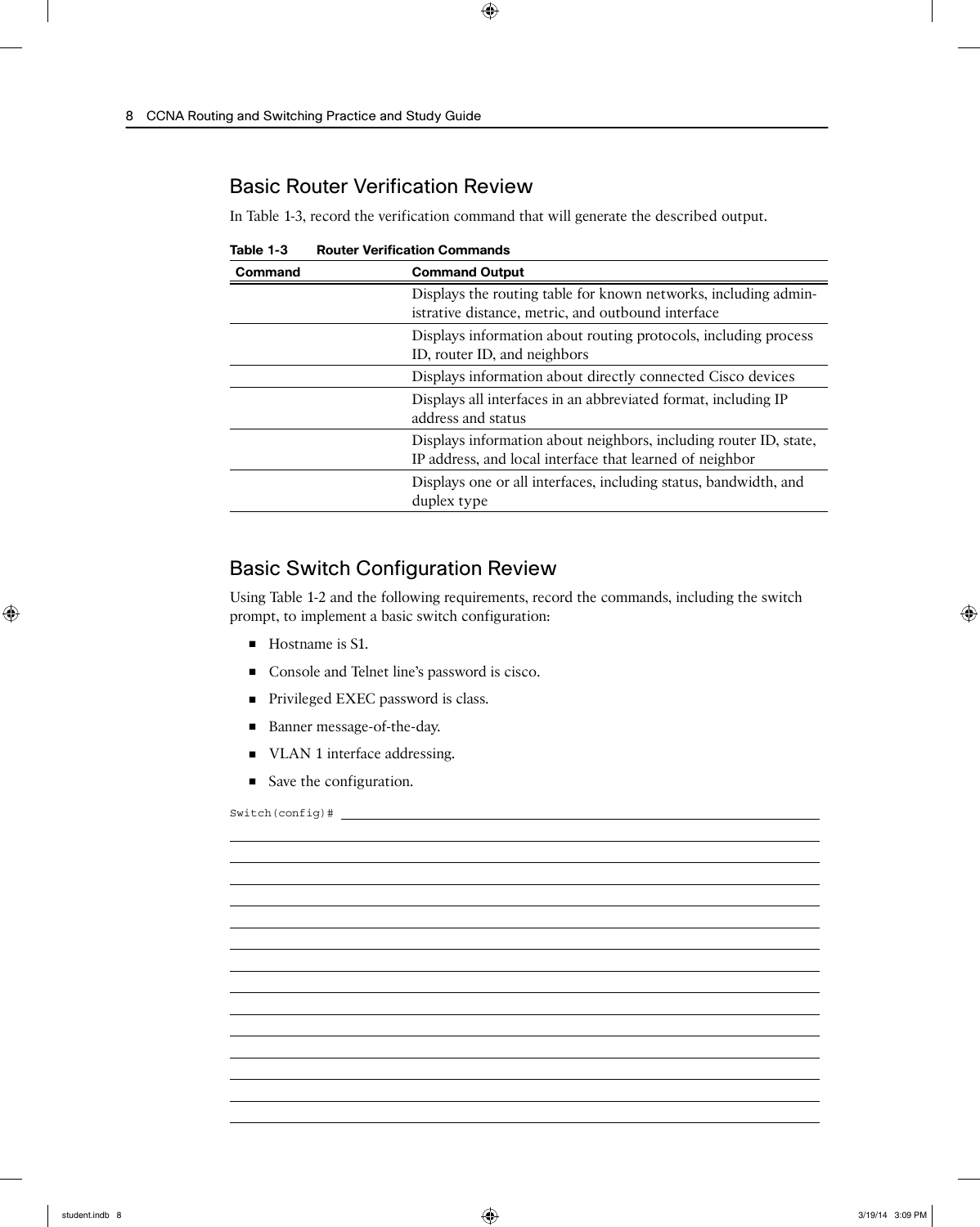## Basic Switch Verification Review

In Table 1-4, record the verification command that will generate the described output.

| 1901e 1-4 | Router vernication Commands                                  |
|-----------|--------------------------------------------------------------|
| Command   | <b>Command Output</b>                                        |
|           | Displays information about directly connected Cisco          |
|           | devices                                                      |
|           | Displays all secure MAC addresses                            |
|           | Displays a table of learned MAC addresses, including the     |
|           | port number and VLAN assigned to the port                    |
|           | Displays one or all interfaces, including status, bandwidth, |
|           | and duplex type                                              |
|           | Displays information about maximum MAC addresses             |
|           | allowed, current counts, security violation count, and       |
|           | action to be taken                                           |

**Table 1-4 Router Verification Commands**



**Packet Tracer | Packet Tracer - Skills Integration Challenge (SN 1.3.1.2)**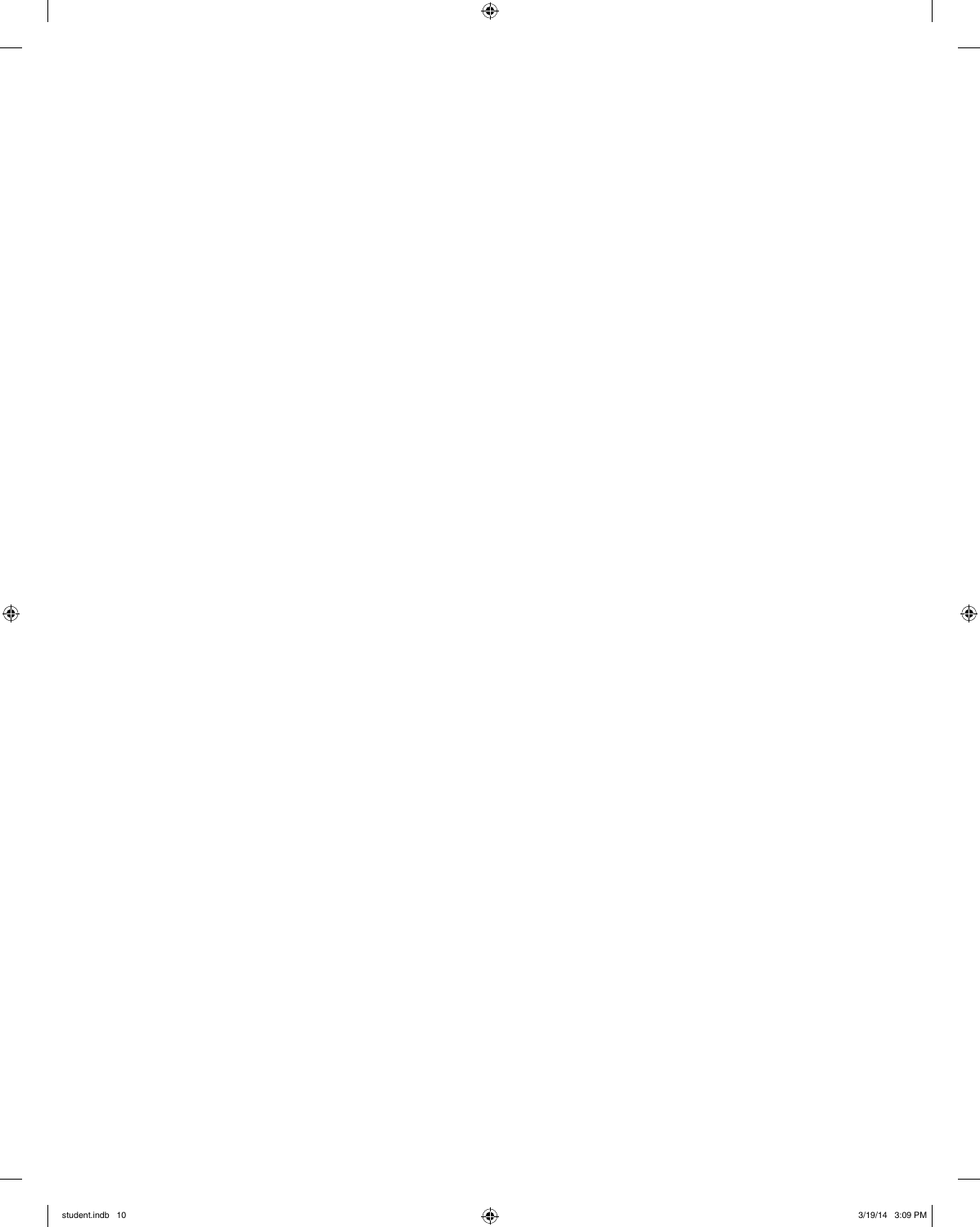# **LAN Redundancy**

Computer networks are inextricably linked to productivity in today's small and medium-sized businesses. Consequently, IT administrators have to implement redundancy in their hierarchical networks. When a switch connection is lost, another link needs to quickly take its place without introducing any traffic loops. This chapter investigates how Spanning Tree Protocol (STP) logically blocks physical loops in the network and how STP has evolved into a robust protocol that rapidly calculates which ports should be blocked in a VLAN-based network. In addition, the chapter briefly explores how Layer 3 redundancy is implemented through First Hop Redundancy Protocols (FHRPs).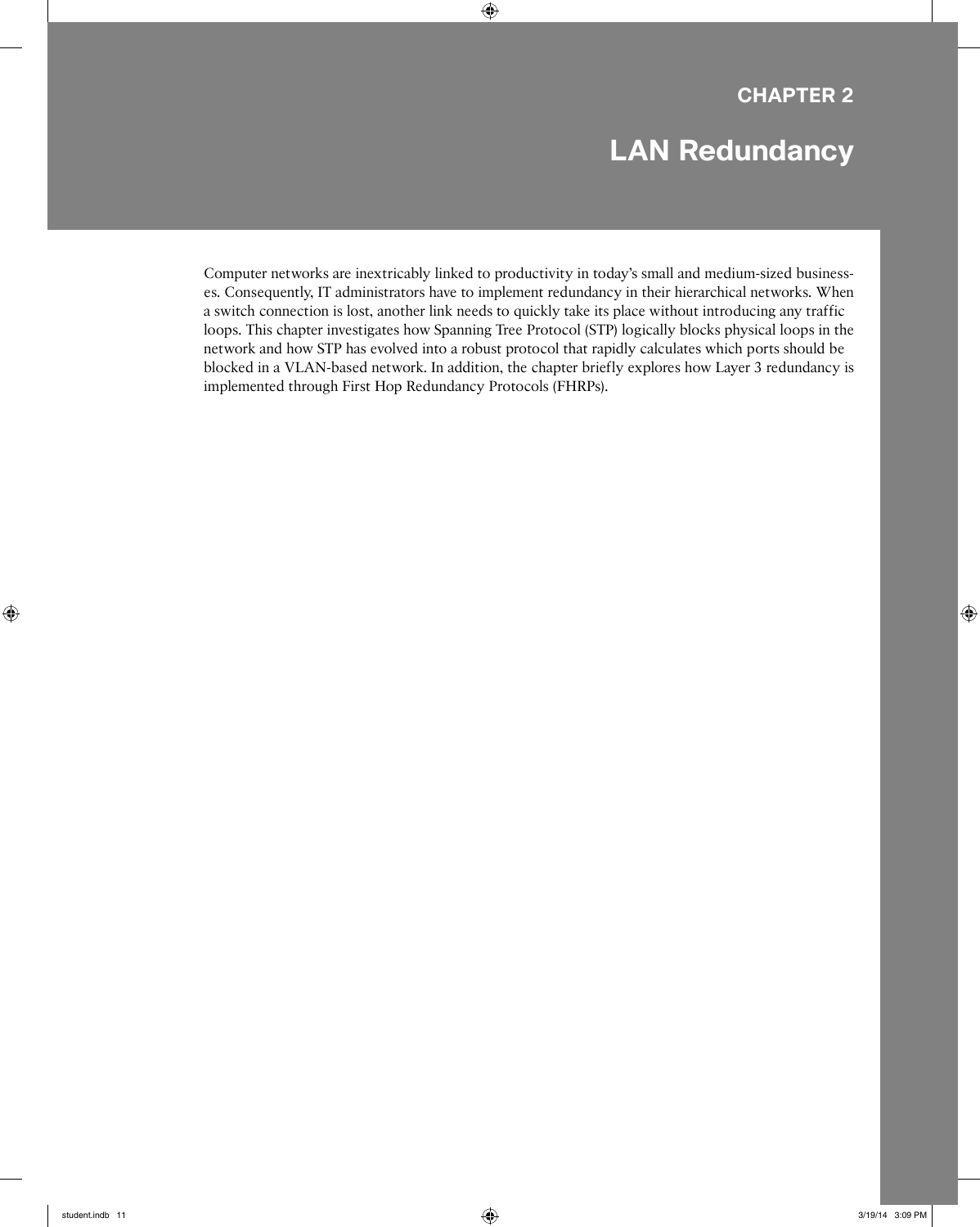# **Spanning-Tree Concepts**

Redundancy increases the availability of a network topology by protecting the network from a single point of failure, such as a failed network cable or switch. STP was developed to address the issue of loops in a redundant Layer 2 design.

### **Draw a Redundant Topology**

In Figure 2-1, draw redundant links between the access, distribution, and core switches. Each access switch should have two links to the distribution layer with each link connecting to a different distribution layer switch. Each distribution layer switch should have two links to the core layer with each link connecting to a different core layer switch.

#### **Figure 2-1 Redundant Topology**



### **Purpose of Spanning Tree**

STP prevents specific types of issues in a redundant topology like the one in Figure 2-1. Specifically, three potential issues would occur if STP was not implemented. Describe each of the following issues:

- **MAC** database instability:
- **Broadcast storms:**
- **Multiple frame transmission:**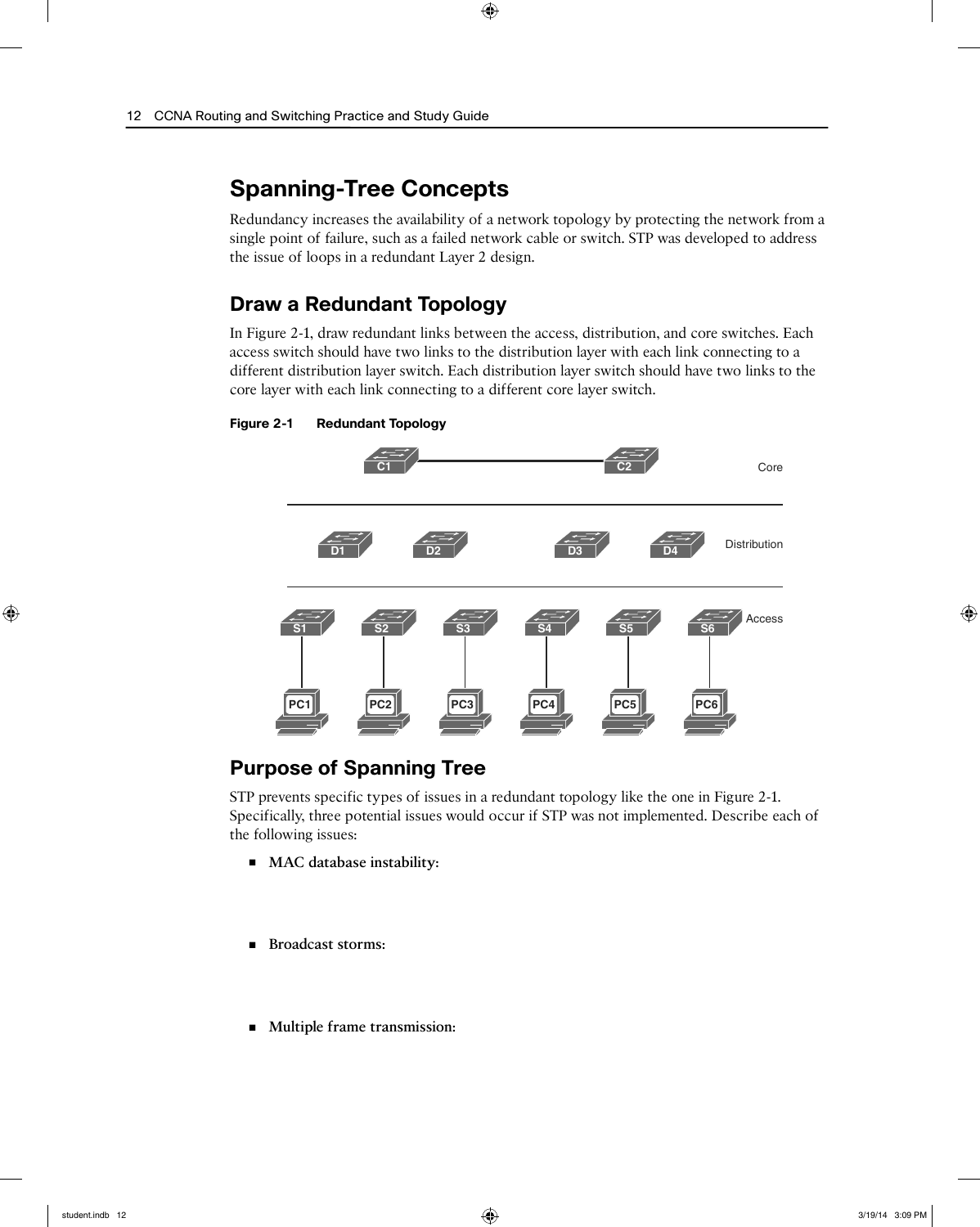You should be prepared to use a topology like Figure 2-1 to explain exactly how these three issues would occur if STP was not implemented.

Packet Tracer  **Activity**

#### **Packet Tracer - Examining a Redundant Design (SN 2.1.1.5/SwN 4.1.1.5)**

#### **Spanning-Tree Operation**

Because \_\_\_\_\_\_\_\_\_\_\_\_\_\_\_\_ (RSTP), which is documented in IEEE \_\_\_\_\_\_\_\_\_\_\_\_\_\_\_\_\_\_-2004, supersedes the original STP documented in IEEE -1998, all references to STP assume RSTP unless otherwise indicated.

STP ensures that there is only one logical path between all destinations on the network by intentionally blocking redundant paths that could cause a . A switch port is considered when network traffic is prevented from entering or leaving that port.

STP uses the (STA) to determine which switch ports on a network need to be \_\_\_\_\_\_\_\_\_\_\_\_\_\_\_\_ to prevent \_\_\_\_\_\_\_\_\_\_\_\_\_\_\_\_\_\_ from occurring. The STA designates a single switch as the bridge and uses it as the reference point for all subsequent calculations. Switches participating in STP determine which switch has the lowest (BID) on the network. This switch automatically becomes the bridge.

A (BPDU) is a frame containing STP information exchanged by switches running STP. Each BPDU contains a BID that identifies the switch that sent the BPDU. The BID value determines which switch is root.

After the root bridge has been determined, the STA calculates the shortest path to the root bridge. If there is more than one path to choose from, STA chooses the path with the lowest

When the STA has determined the "best" paths emanating from the root bridge, it configures the switch ports into distinct port roles. The port roles describe their relation in the network to the root bridge and whether they are allowed to forward traffic:

- **<u></u> ports**: Switch ports closest to the root bridge
- **ports:** Nonroot ports that are still permitted to forward traffic on the network
- **<u></u> ports**: Ports in a blocking state to prevent loops
- **port:** Ports that are administratively shut down

After a switch boots, it sends BPDU frames containing the switch BID and the root ID every seconds. Initially, each switch identifies itself as the second bridge after boot.

How would a switch determine that another switch is now the root bridge?

How does the STA determine path cost?

.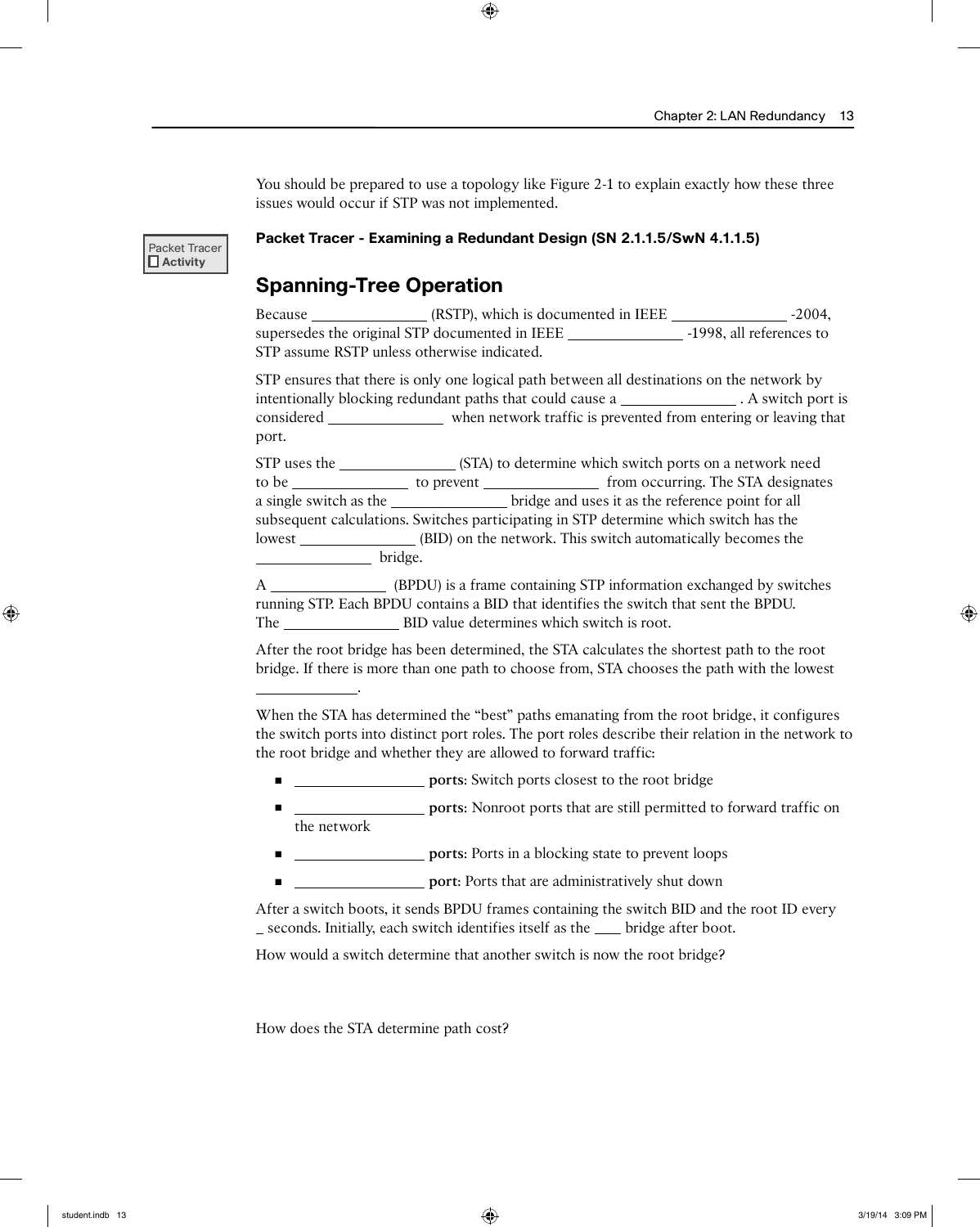Record the default port costs for various link speeds in Table 2-1.

| <b>Link Speed</b> | <b>Cost (Revised IEEE</b><br>Specification) | <b>Cost (Previous IEEE</b><br>Specification) |
|-------------------|---------------------------------------------|----------------------------------------------|
| 10 Gbps           |                                             |                                              |
| 1 Gbps            |                                             |                                              |
| 100 Mbps          |                                             |                                              |
| 10 Mbps           |                                             |                                              |

**Table 2-1 Port Costs**

Although switch ports have a default port cost associated with them, the port cost is configurable.

To configure the port cost of an interface, enter the command in command in interface configuration mode. The range value can be between and .

Record the commands, including the switch prompt, to configure the port cost for F0/1 as 15:

To verify the port and path cost to the root bridge, enter the <u>privileged</u> privileged EXEC mode command, as shown here:

S2#

#### VLAN0001

```
 Spanning tree enabled protocol ieee
  Root ID Priority 32769
          Address c025.5cd7.ef00
          Cost 15
          Port 1 (FastEthernet0/1)
           Hello Time 2 sec Max Age 20 sec Forward Delay 15 sec
  Bridge ID Priority 32769 (priority 32768 sys-id-ext 1)
           Address c07b.bcc4.a980
           Hello Time 2 sec Max Age 20 sec Forward Delay 15 sec
           Aging Time 15 sec
Interface Role Sts Cost Prio.Nbr Type
------------------- ---- --- --------- -------- --------------------------------
Fa0/1 Root FWD 15 128.1 P2p
Fa0/2 Altn BLK 19 128.2 P2p
Fa0/3 Desg LIS 19 128.3 P2p
Fa0/4 Desg LIS 19 128.4 P2p
Fa0/6 Desg FWD 19 128.6 P2p<output omitted>
```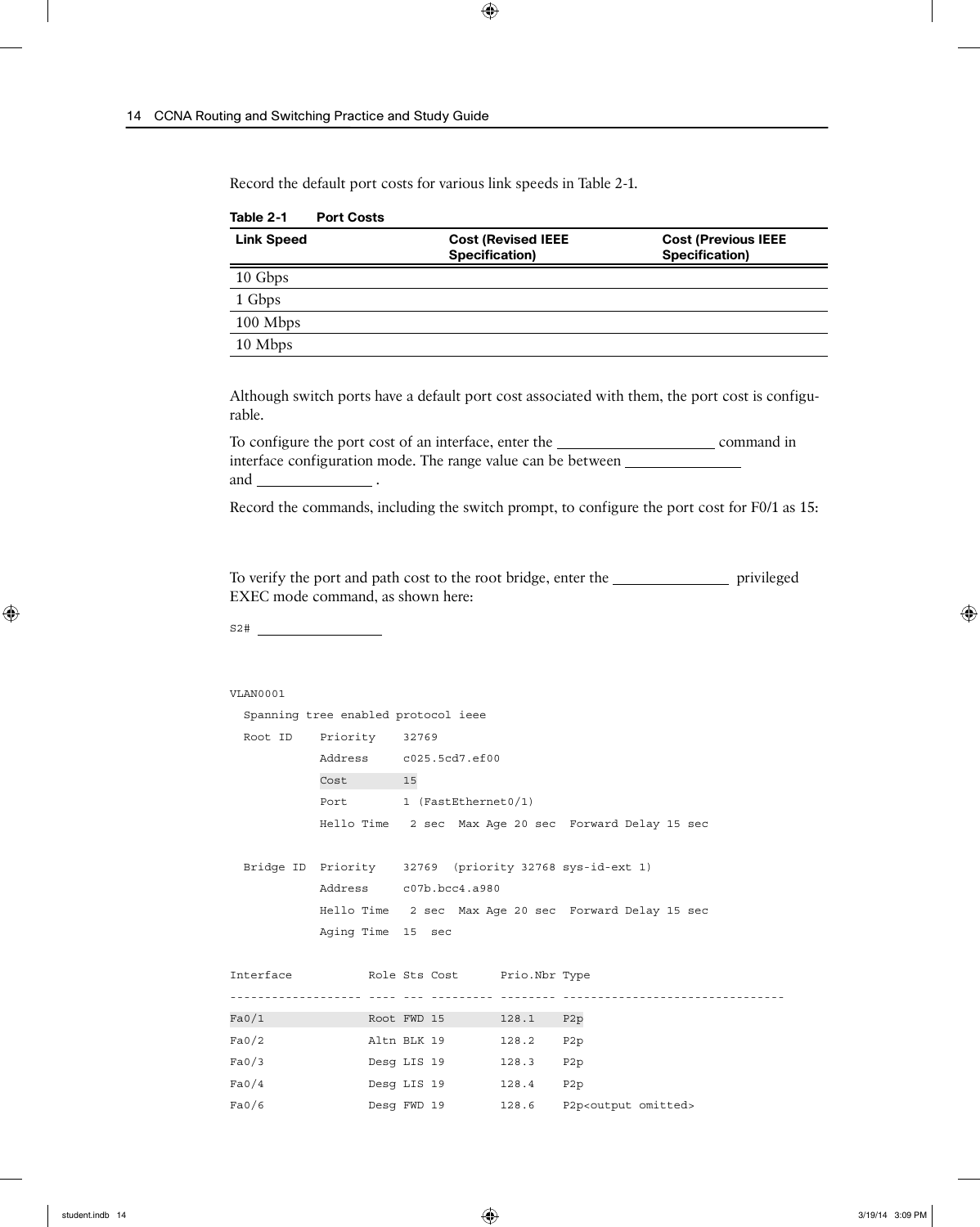The BID field of a BPDU frame contains three separate fields: \_\_\_\_\_\_\_\_\_\_\_\_\_\_\_\_\_\_\_,

Of these three fields, the is a customizable value that you can use to influence which switch becomes the root bridge. The default value for this field is .

Cisco enhanced its implementation of STP to include support for the extended system ID field, which contains the ID of the with which the BPDU is associated.

Because using the extended system ID changes the number of bits available for the bridge priority, the customizable values can only be multiples of \_

When two switches are configured with the same priority and have the same extended system ID, the switch with the lowest \_\_\_\_\_\_\_\_\_\_\_\_\_\_\_\_\_ has the lower BID.

#### **Identify the 802.1D Port Roles**

 $\qquad \qquad$ , and  $\qquad \qquad$ .

The topologies in the next three figures do not necessarily represent an appropriate network design. However, they provide good exercise topologies for you to practice determining the STP port roles. In Figures 2-2 through 2-4, use the priority values and MAC addresses to determine the root bridge. Then label the ports with one of the following:

- RP: Root Port
- DP: Designated Port
- AP: Alternate Port

#### **Figure 2-2 802.1D Port Roles - Scenario 1**



| <b>Device</b> | <b>Priority</b> | <b>MAC Address</b> |
|---------------|-----------------|--------------------|
| S1            | 32769           | 000a:0001:1111     |
| S2            | 24577           | 000a:0002:2222     |
| S3            | 32769           | 000a:0003:3333     |
| S4            | 32769           | 000a:0004:4444     |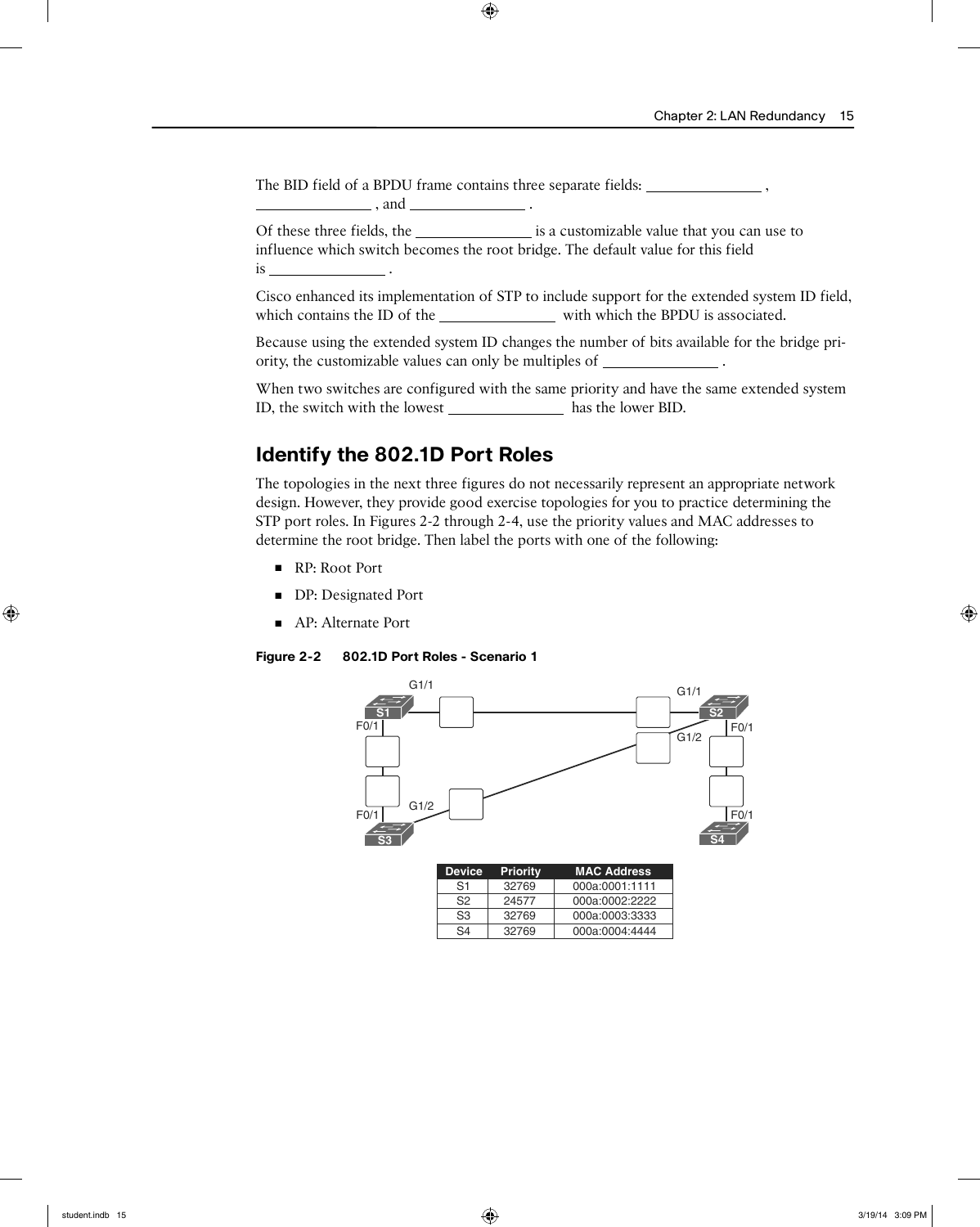

000a:0004:4444

32769

**Figure 2-3 802.1D Port Roles - Scenario 2**





| <b>Device</b>  | <b>Priority</b> | <b>MAC Address</b> |
|----------------|-----------------|--------------------|
| S1             | 32769           | 000a:0001:1111     |
| S <sub>2</sub> | 32769           | 000a:0002:2222     |
| S3             | 24577           | 000a:0003:3333     |
| S4             | 32769           | 000a:0004:4444     |



**Lab – Building a Switched Network with Redundant Links (SN 2.1.2.10/SwN 4.1.2.10)**

# **Varieties of Spanning Tree Protocols**

STP has been improved multiple times since its introduction in the original IEEE 802.1D specification. A network administrator should know which type to implement based on the equipment and topology needs.

### **Comparing the STP Varieties**

Identify each of the STP varieties described in the following list:

- **<u>the same of the same of the same of the same</u>** is the same of the same of the same of the same of the same of the same of the same of the same of the same of the same of the same of the same of the same of the same of spanning tree instance.
- **:** This is an evolution of STP that provides faster convergence than STP.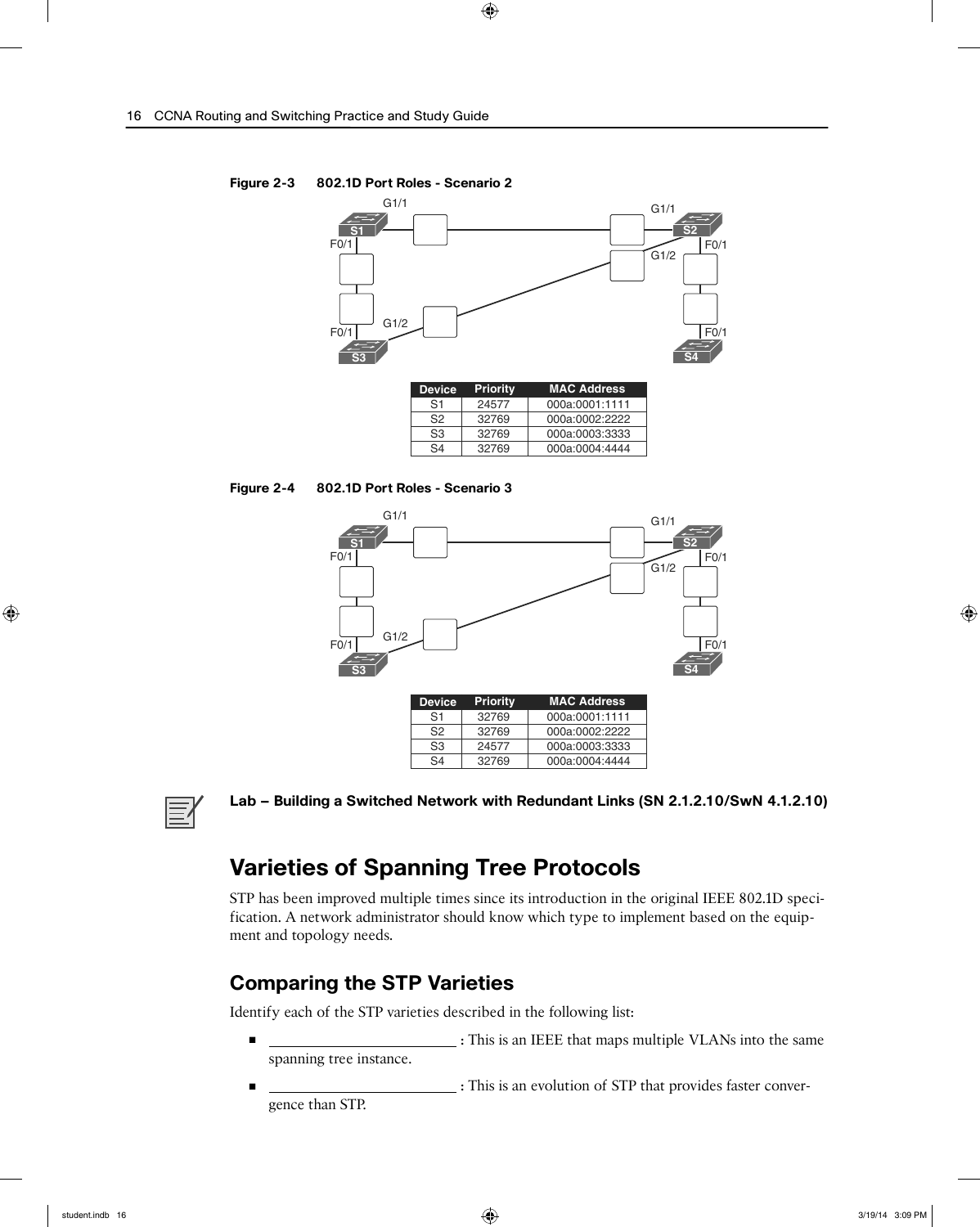- **1 i.e. i.e. i.e. i.e. i.e. i.e. i.e. i.e. i.e. i.e. i.e. i.e. i.e. i.e. i.e. i.e. i.e. i.e. i.e. i.e. i.e. i.e. i.e. i.e. i.e. i.e. i.e. i.e. i.e. i.e. i.e.** rating IEEE 802.1w.
- **:** This is a Cisco enhancement of STP that provides a separate 802.1D spanning tree instance for each VLAN configured in the network.
- **<u>included</u> included included included included included included included included included included included included included included included included included included include** instance of 802.1w per VLAN.
- **:** This is the original IEEE 802.1D version (802.1D-1998 and earlier) that provides a loop-free topology in a network with redundant links.

Complete the cells in Table 2-2 to identify each the characteristics of each STP variety.

| Table 2-2<br><b>STP Characteristics - Exercise 1</b> |  |
|------------------------------------------------------|--|
|------------------------------------------------------|--|

| <b>Protocol</b> | <b>Standard</b>    | <b>Resources Needed</b> | Convergence | <b>Tree Calculation</b> |
|-----------------|--------------------|-------------------------|-------------|-------------------------|
| <b>STP</b>      |                    | Low                     |             |                         |
|                 | Cisco              |                         |             |                         |
|                 | 802.1 <sub>w</sub> |                         |             |                         |
| Rapid PVST+     |                    |                         |             |                         |
|                 | 802.1s, Cisco      | Medium or high          |             |                         |
|                 |                    |                         |             |                         |

In Table 2-3, indicate which varieties of STP are best described by the characteristic. Some characteristics apply to more than one STP variety.

**Table 2-3 STP Characteristics - Exercise 2**

| <b>Characteristic</b>                                                                                              | <b>STP</b> | <b>PVST+</b> | <b>RSTP</b> | Rapid<br><b>PVST+</b> | <b>MSTP</b> | MST |
|--------------------------------------------------------------------------------------------------------------------|------------|--------------|-------------|-----------------------|-------------|-----|
| A Cisco implementation of 802.1s that<br>provides up to 16 instances of RSTP.                                      |            |              |             |                       |             |     |
| Cisco enhancement of RSTP.                                                                                         |            |              |             |                       |             |     |
| The default STP mode for Cisco Catalyst<br>switches.                                                               |            |              |             |                       |             |     |
| Has the highest CPU and memory<br>requirements.                                                                    |            |              |             |                       |             |     |
| Can lead to suboptimal traffic flows.                                                                              |            |              |             |                       |             |     |
| Cisco proprietary versions of STP.                                                                                 |            |              |             |                       |             |     |
| Cisco enhancement of STP. Provides a<br>separate 802.1D spanning-tree instance<br>for each VLAN.                   |            |              |             |                       |             |     |
| There is only 1 root bridge and 1 tree.                                                                            |            |              |             |                       |             |     |
| Uses 1 IEEE 802.1D spanning-tree<br>instance for the entire bridged network,<br>regardless of the number of VLANs. |            |              |             |                       |             |     |
| Supports PortFast, BPDU guard, BPDU<br>filter, root guard, and loop guard.                                         |            |              |             |                       |             |     |
| An evolution of STP that provides faster<br>STP convergence.                                                       |            |              |             |                       |             |     |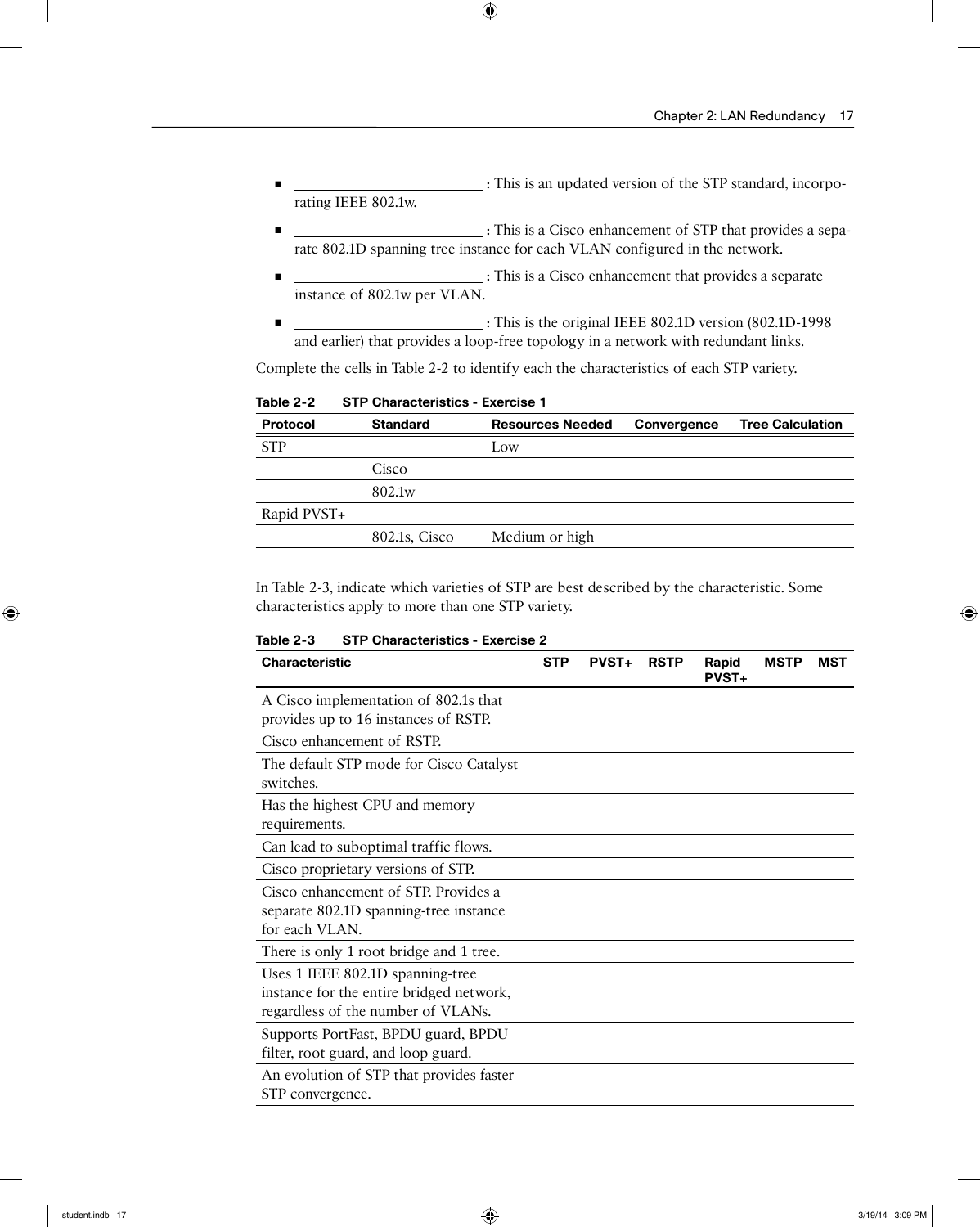| <b>Characteristic</b>                                                                                        | <b>STP</b> | <b>PVST+</b> | <b>RSTP</b> | Rapid<br><b>PVST+</b> | <b>MSTP</b> | MST |
|--------------------------------------------------------------------------------------------------------------|------------|--------------|-------------|-----------------------|-------------|-----|
| Maps multiple VLANs that have the<br>same traffic flow requirements into the<br>same spanning-tree instance. |            |              |             |                       |             |     |
| First version of STP to address conver-<br>gence issues, but still provided only one<br>STP instance.        |            |              |             |                       |             |     |

### **PVST+ Operation**

After a switch boots, the spanning tree is immediately determined as ports transition through five possible states and three BPDU timers on the way to convergence. Briefly describe each state:

- **Blocking:**
- **Listening:**
- **Learning:**
- **Forwarding:**
- **Disabled:**

Once stable, every active port in the switched network is either in the state state or the state.

List and briefly describe the four steps PVST+ performs for each VLAN to provide a loop-free logical topology.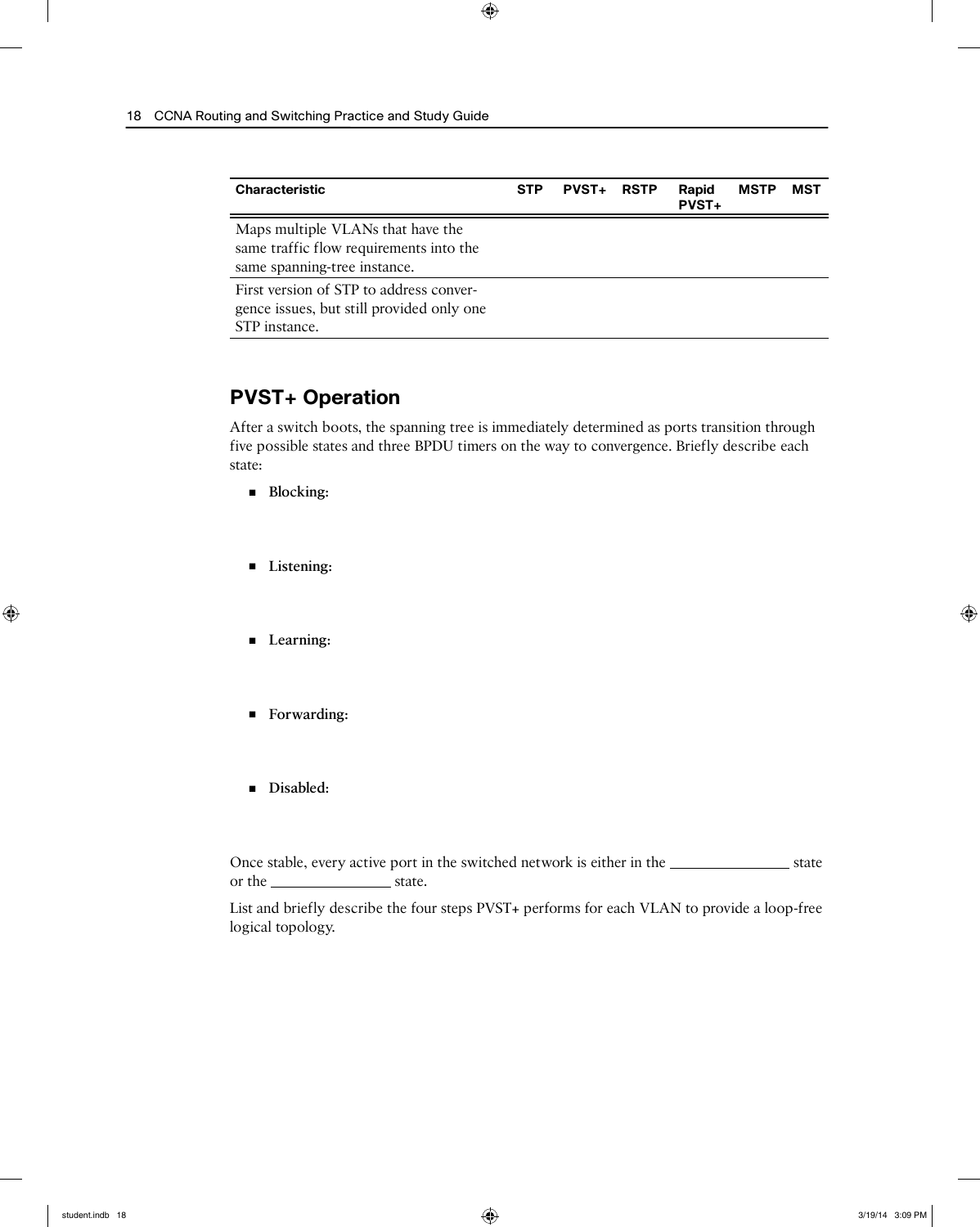In Table 2-4, answer the "Operation Allowed" question with "yes" or "no" for each port state.

| <b>Operation Allowed</b>        | <b>Port State</b> |           |          |                   |                 |
|---------------------------------|-------------------|-----------|----------|-------------------|-----------------|
|                                 | <b>Blocking</b>   | Listening | Learning | <b>Forwarding</b> | <b>Disabled</b> |
| Can receive and process BPDUs   |                   |           |          |                   |                 |
| Can forward data frames         |                   |           |          |                   |                 |
| received on interface           |                   |           |          |                   |                 |
| Can forward data frames         |                   |           |          |                   |                 |
| switched from another interface |                   |           |          |                   |                 |
| Can learn MAC addresses         |                   |           |          |                   |                 |

**Table 2-4 Operations Allowed at Each Port State**

#### **Rapid PVST+ Operation**

RSTP (IEEE ) is an evolution of the original standard and is incorporated into the IEEE -2004 standard. Rapid PVST+ is the Cisco implementation of RSTP on a per-VLAN basis. What is the primary difference between Rapid PVST+ and RSTP?

Briefly describe the RSTP concept that corresponds to the PVST+ PortFast feature.

What command implements Cisco's version of an edge port?

In Table 2-5, indicate whether the characteristic describes PVST+, Rapid PVST+, or both.

**Table 2-5 Comparing PVST+ and Rapid PVST+**

| <b>Characteristic</b>                                                   | <b>PVST+</b> | Rapid PVST+ | <b>Both</b> |
|-------------------------------------------------------------------------|--------------|-------------|-------------|
| Cisco proprietary protocol.                                             |              |             |             |
| Port roles: root, designated, alternate, edge, backup.                  |              |             |             |
| CPU processing and trunk bandwidth usage is greater than<br>with STP.   |              |             |             |
| Ports can transition to forwarding state without relying on a<br>timer. |              |             |             |
| The root bridge is determined by the lowest $BID + VLAN ID$<br>$+$ MAC. |              |             |             |
| Runs a separate IEEE 802.1D STP instance for each VLAN.                 |              |             |             |
| Possible to have load sharing with some VLANS forwarding                |              |             |             |
| on each trunk.                                                          |              |             |             |
| Sends a BPDU "hello message" every 2 seconds.                           |              |             |             |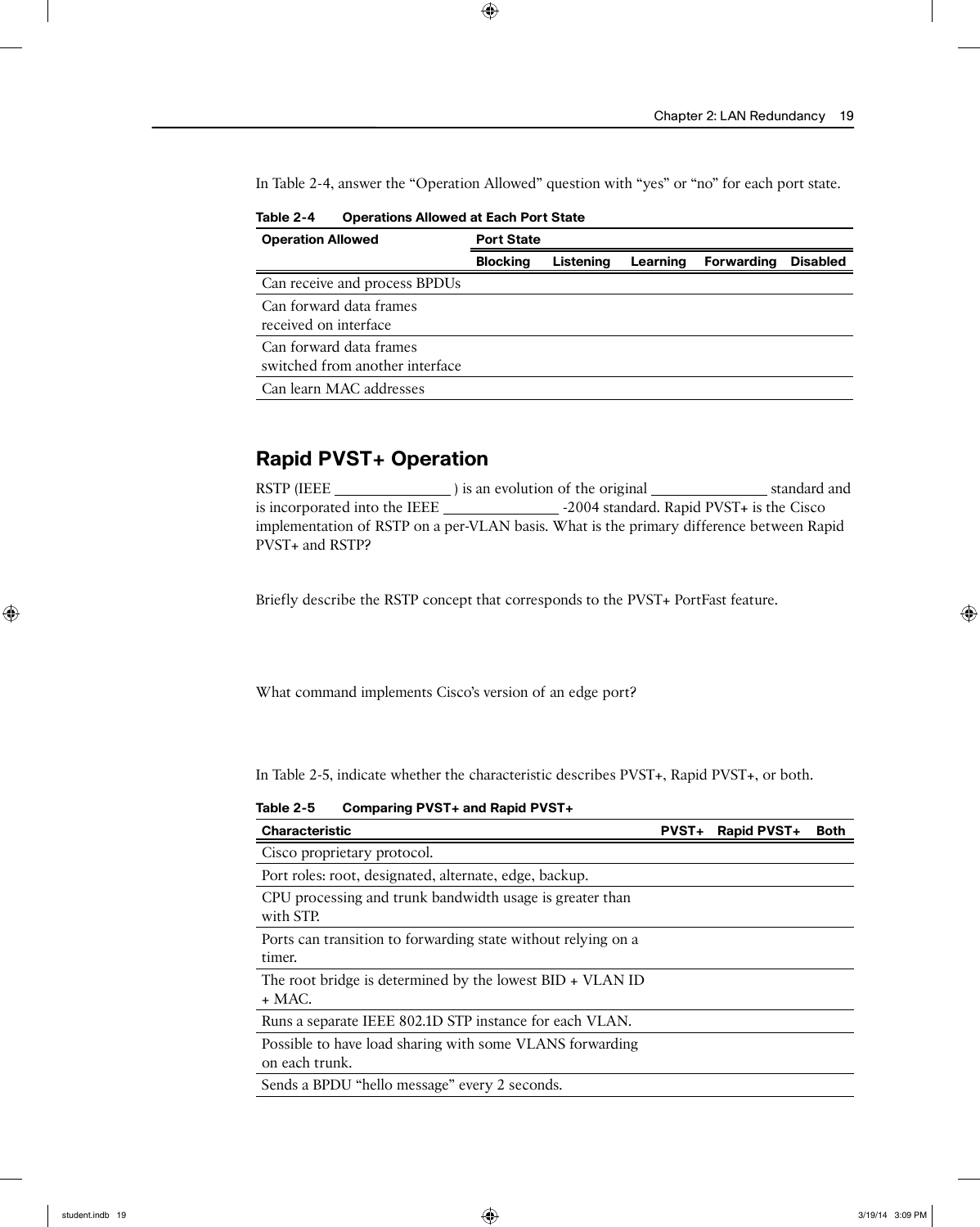# **Spanning-Tree Configuration**

It is crucial to understand the impact of a default switch configuration on STP convergence and what configurations can be applied to adjust the default behavior.

### **PVST+ and Rapid PVST+ Configuration**

Complete Table 2-6 to show the default spanning-tree configuration for a Cisco Catalyst 2960 series switch.

| <b>Feature</b>                                                         | <b>Default Setting</b>               |  |
|------------------------------------------------------------------------|--------------------------------------|--|
| Enable state                                                           | Enabled on VLAN 1                    |  |
| Spanning-tree mode                                                     |                                      |  |
| Switch priority                                                        |                                      |  |
| Spanning-tree port priority<br>(configurable on a per-interface basis) |                                      |  |
| Spanning-tree port cost                                                | $1000$ Mbps:                         |  |
| (configurable on a per-interface basis)                                | 100 Mbps:                            |  |
|                                                                        | 10 Mbps:                             |  |
| Spanning-tree VLAN port priority<br>(configurable on a per-VLAN basis) |                                      |  |
| Spanning-tree VLAN port cost                                           | $1000$ Mbps:                         |  |
| (configurable on a per-VLAN basis)                                     | 100 Mbps:                            |  |
|                                                                        | 10 Mbps:                             |  |
| Spanning-tree timers                                                   | Hello time:<br>seconds               |  |
|                                                                        | Forward-delay time:<br>seconds       |  |
|                                                                        | Maximum-aging time:<br>seconds       |  |
|                                                                        | Transmit hold count:<br><b>BPDUs</b> |  |

**Table 2-6 Default Switch Configuration**

Document the two different configuration commands that you can use to configure the bridge priority value so that the switch is root for VLAN 1. Use the value 4096 when necessary:

Record the command to verify that the local switch is now root:

S1#

```
VLAN0001
  Spanning tree enabled protocol ieee
  Root ID Priority 24577
             Address 000A.0033.3333
             This bridge is the root
             Hello Time 2 sec Max Age 20 sec Forward Delay 15 sec
```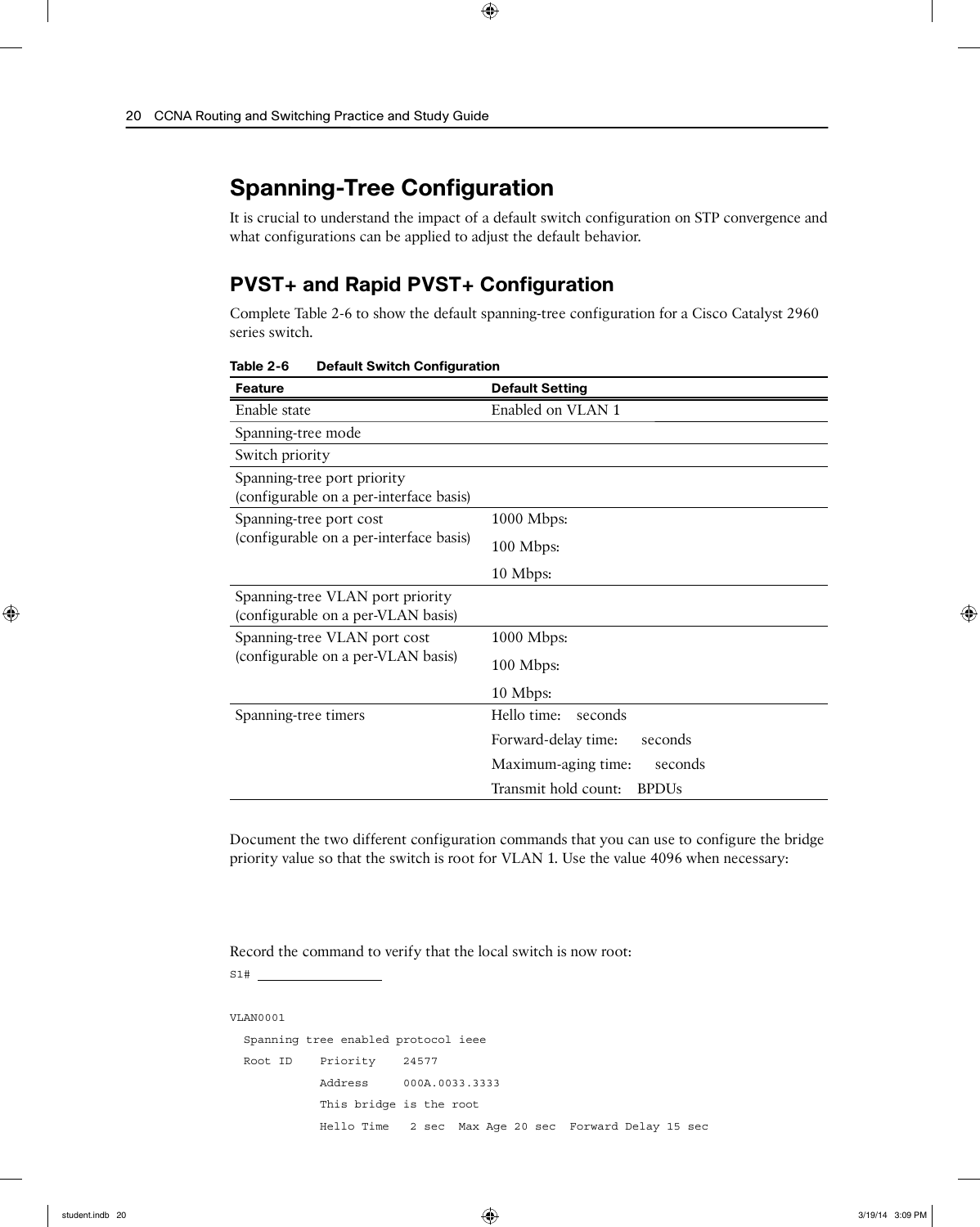```
 Bridge ID Priority 24577 (priority 24576 sys-id-ext 1)
            Address 0019.aa9e.b000
            Hello Time 2 sec Max Age 20 sec Forward Delay 15 sec
            Aging Time 300
Interface Role Sts Cost Prio.Nbr Type
---------------- ---- --- --------- -------- --------------------------------
Fa0/1 Desg FWD 4 128.1 Shr
Fa0/2 Desg FWD 4 128.2 Shr
```
Explain the purpose of the BPDU guard feature on Cisco switches.

What command interface configuration command enables BPDU guard?

What global configuration command will configure all nontrunking ports as edge ports?

What global configuration command will configure BPDU guard on all PortFast-enabled ports?

The power of PVST+ is that it can load balance across redundant links. By default, the leastfavored redundant link is not used. So, you must manually configure PVST+ to use the link.

Figure 2-5 represents a small section of Figure 2-1, showing only two distribution layer switches and one access layer switch. For this example, we have attached PC2 to S1. PC1 is assigned to VLAN 15, and PC2 is assigned to VLAN 25. D1 should be the primary root for VLAN 1 and VLAN 15 and the secondary root for VLAN 25. D2 should be the primary root for VLAN 25 and the secondary root for VLAN 15.

#### **Figure 2-5 PVST+ Configuration Topology**

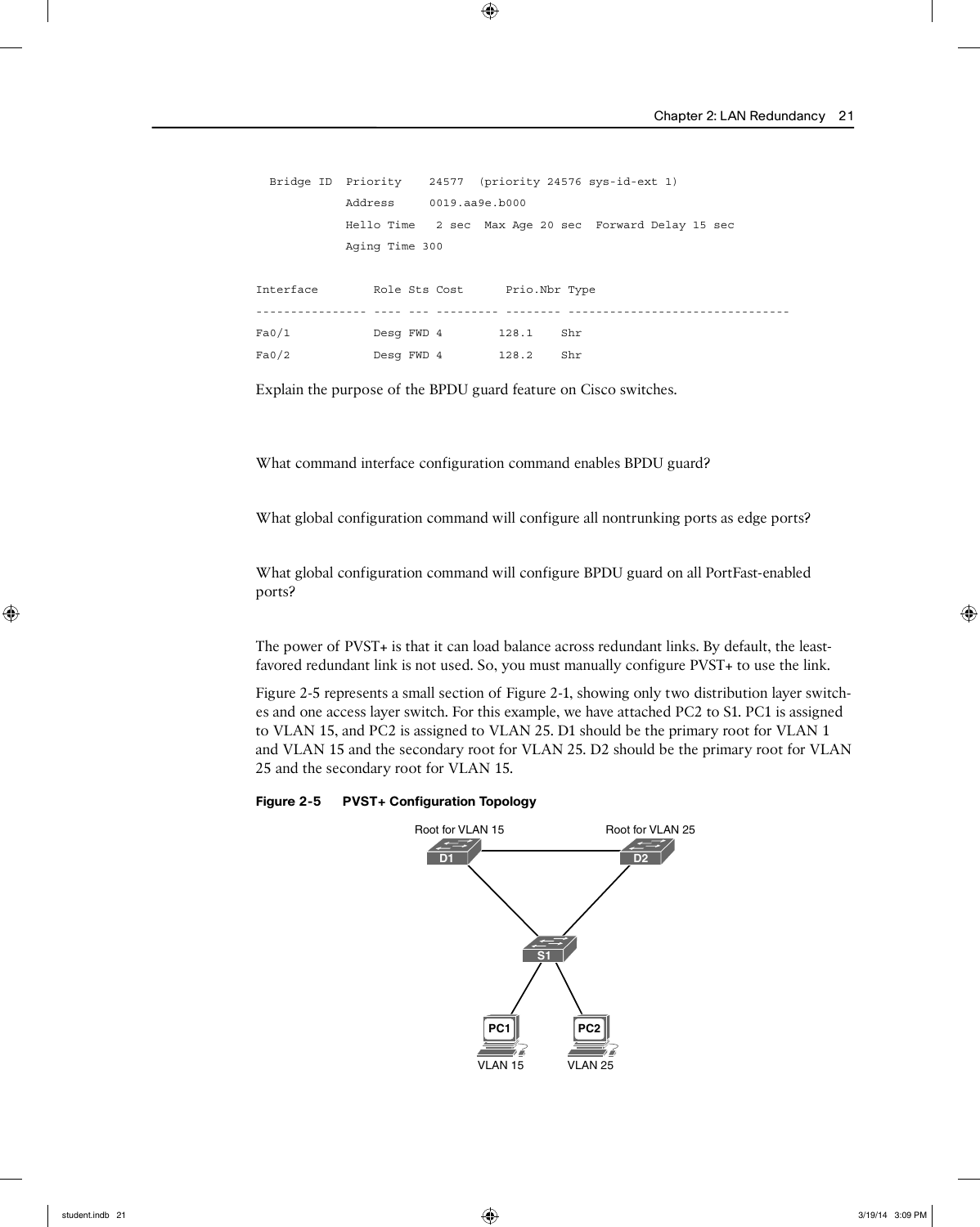Based on these requirements, document the commands to modify the default PVST+ operation on D1 and D2.

**D1 commands**

**D2 commands**

Document the commands to configure all nontrunking ports on S1 as edge ports with BPDU guard enabled.

Now, assume that you want to run rapid PVST+ on all three switches. What command is required?



**Lab - Configuring Rapid PVST+, PortFast, and BPDU Guard (SN 2.3.2.3/SwN 4.3.2.3)**



Packet Tracer  **Activity**

**Packet Tracer - Configuring PVST+ (SN 2.3.1.5/SwN 4.3.1.5)**

**Packet Tracer - Configuring Rapid PVST+ (SN 2.3.2.2/SwN 4.3.2.2)**

### **First Hop Redundancy Protocols**

Up to this point, we've been reviewing STP and how to manipulate the election of root bridges and load balance across redundant links. In addition to Layer 1 and Layer 2 redundancy, a high-availability network might also implement Layer 3 redundancy by sharing the default gateway responsibility across multiple devices. Through the use of a virtual IP address, two Layer 3 devices can share the default gateway responsibility. The section reviews First Hop Redundancy Protocols (FHRPs) that provide Layer 3 redundancy.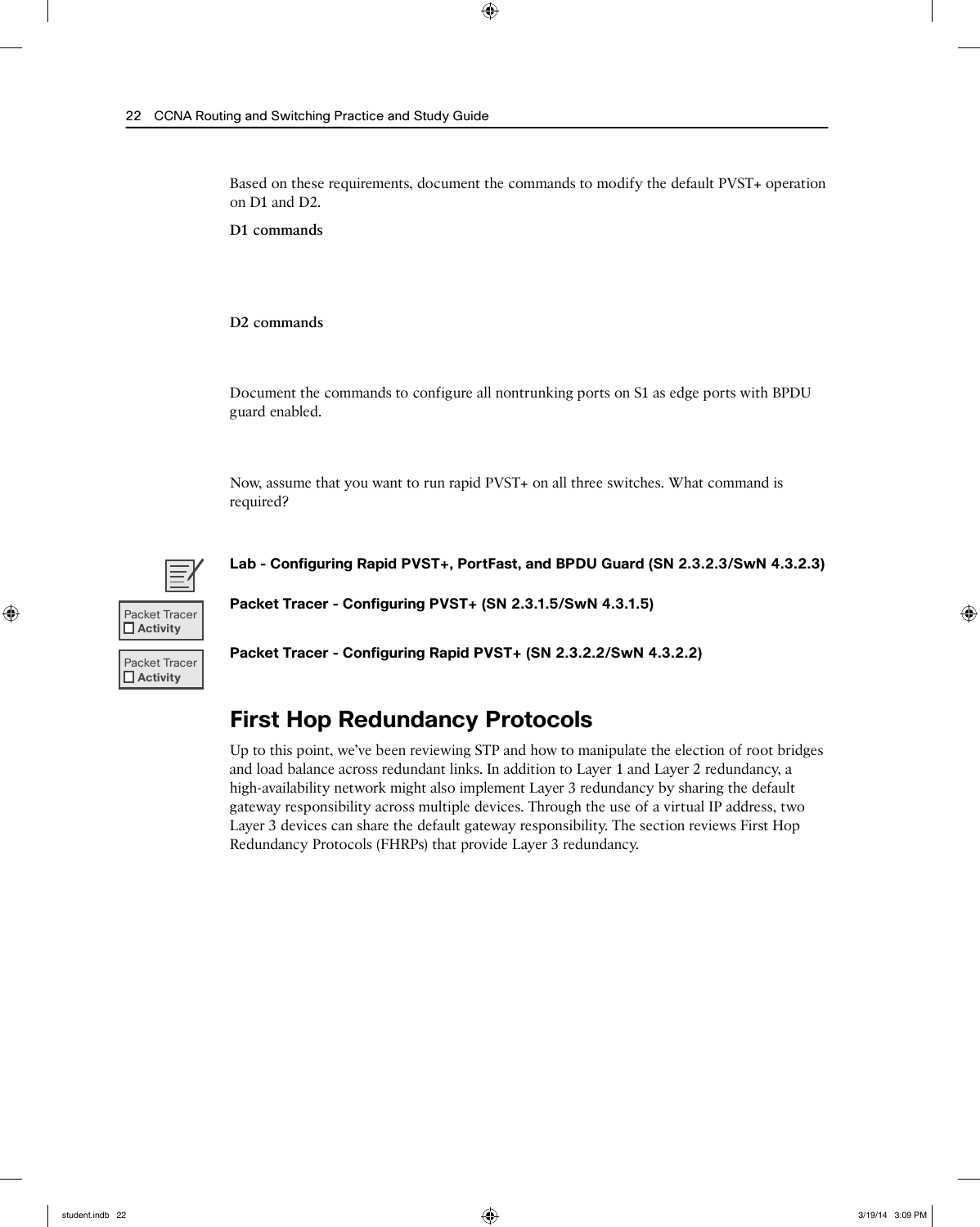### **Identify FHRP Terminology**

Match the definition on the left with the terms on the right. This is a one-to-one matching exercise.

#### **Definitions**

- The ability to dynamically recover from the failure of a device acting as the default gateway
- Two or more routers sharing a single MAC and IP address
- A device that is part of a virtual router group assigned to the role of default gateway
- **Provides the mechanism for determining which** router should take the active role in forwarding traffic
- A device that routes traffic destined to network segments beyond the source network segment
- A device that is part of a virtual router group assigned the role of alternate default gateway
- A Layer 3 address assigned to a protocol that shares the single address among multiple devices
- The Layer 2 address returned by ARP for an FHRP gateway

#### **Terms**

- **a.** Default gateway
- **b.** First-hop redundancy
- **c.** Forwarding router
- **d.** Redundancy rrotocol
- **e.** Standby router
- **f.** Virtual IP address
- **g.** Virtual MAC address
- **h.** Virtual router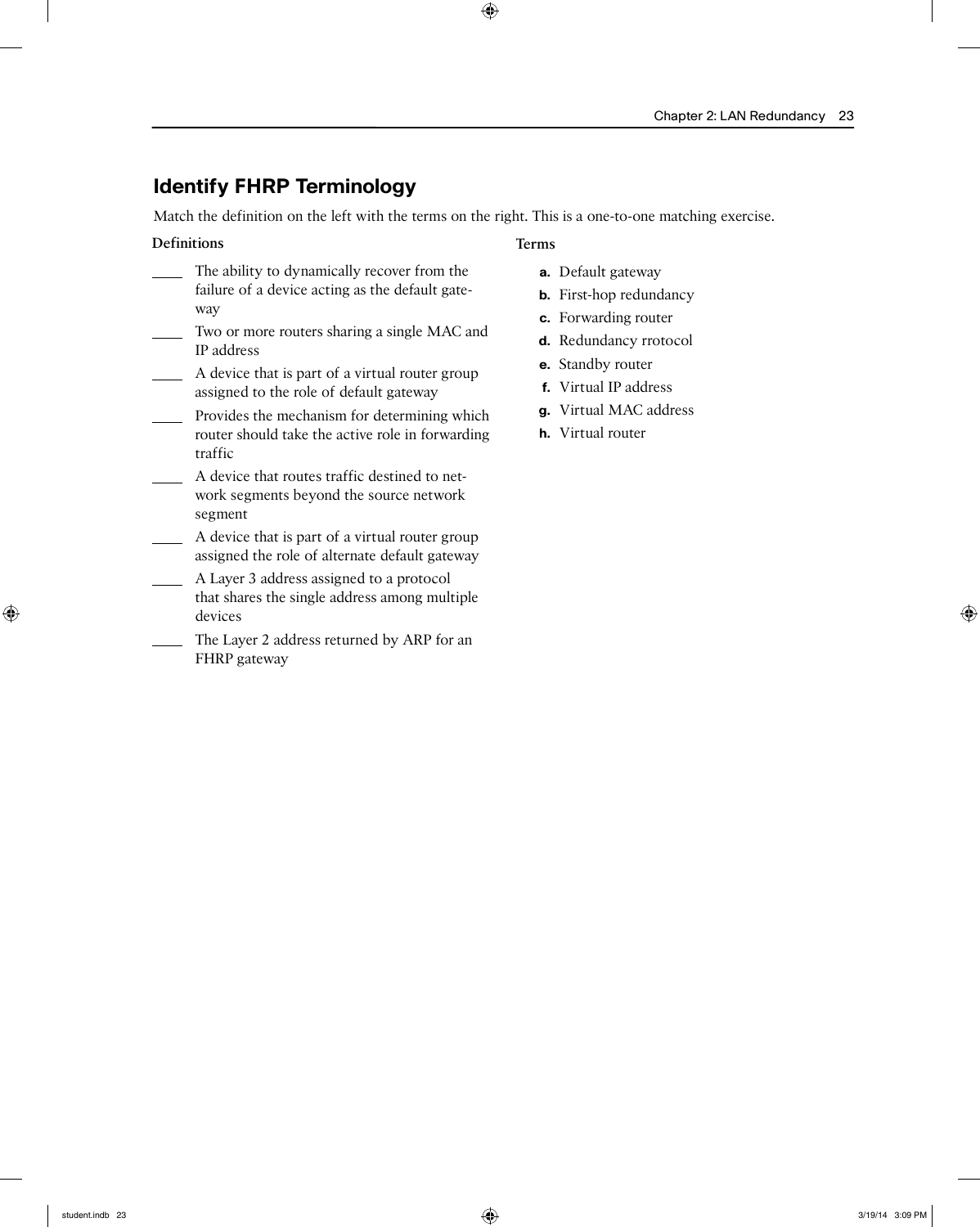### **Identify the Type of FHRP**

In Table 2-7, indicate whether the characteristic describes HSRP, VRRP, or GLBP.

| Table 2-7 | <b>FHRP Characteristics</b> |  |
|-----------|-----------------------------|--|
|-----------|-----------------------------|--|

| <b>FHRP Characteristic</b>                                                                                                                                              | VRRP |  |
|-------------------------------------------------------------------------------------------------------------------------------------------------------------------------|------|--|
| Used in a group of routers for selecting an active device and a stand-<br>by device.                                                                                    |      |  |
| A nonproprietary election protocol that allows several routers on a<br>multi-access link to use the same virtual IPv4 address.                                          |      |  |
| Cisco-proprietary FHRP protocol designed to allow for transparent<br>failover of a first-hop IPv4 devices.                                                              |      |  |
| Cisco-proprietary FHRP protocol that protects data traffic from a<br>failed router or circuit while also allowing load sharing between a<br>group of redundant routers. |      |  |
| One router is elected as the virtual router master, with the other rout-<br>ers acting as backups in case the virtual router master fails.                              |      |  |

### **HSRP and GLBP Configuration and Verification**

Refer to the topology in Figure 2-6. R2 has been configured for HSRP group 20, priority 120, IP address 192.168.1.20, and virtual IP address 192.168.1.1.

**Figure 2-6 HSRP and GLBP Configuration Topology**



Example 2-1 shows the HSRP configuration for R2.

**Example 2-1 R2 HSRP Configuration**

| $R2#$ show run interface q0/1         |
|---------------------------------------|
| <output omitted=""></output>          |
| interface GigabitEthernet0/1          |
| ip address 192.168.1.20 255.255.255.0 |
| standby 20 ip 192.168.1.1             |
| standby 20 priority 120               |
| <output omitted=""></output>          |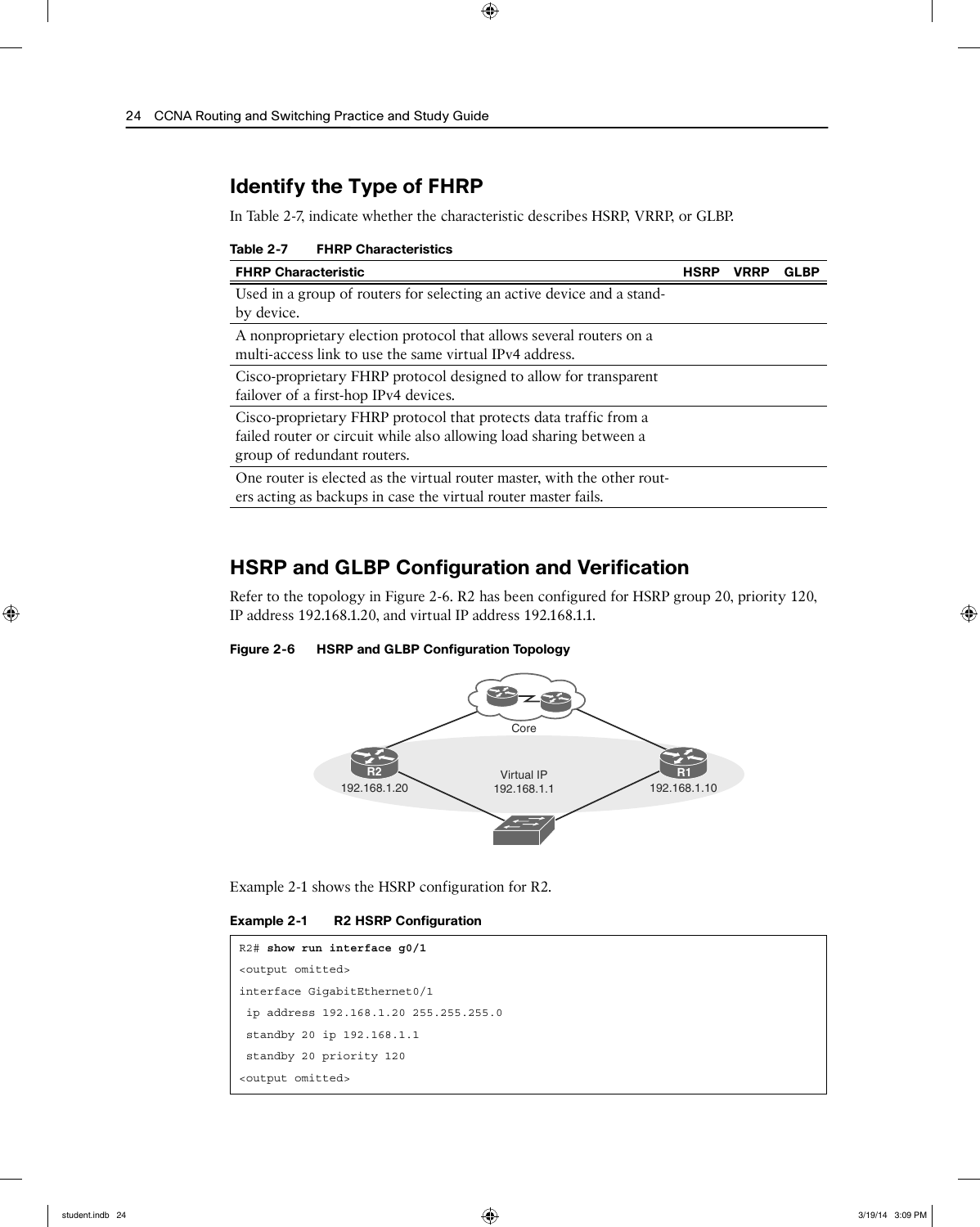Using the information in Example 2-1, document the commands to configure R1 as the HSRP active router in group 20 using a priority of 210.

What command would generate the following output to verify the HSRP configuration?

| R1#       |    |     |                 |                                    |              |             |
|-----------|----|-----|-----------------|------------------------------------|--------------|-------------|
|           |    |     |                 | P indicates configured to preempt. |              |             |
|           |    |     |                 |                                    |              |             |
| Interface |    |     | Grp Pri P State | Active                             | Standby      | Virtual IP  |
| Gi0/1     | 20 | 210 | Active          | local                              | 192.168.1.20 | 192.168.1.1 |

Now assume that all HSRP configurations have been removed. R2 has been configured for GLBP group 20, priority 120, IP address 192.168.1.20, and virtual IP address 192.168.1.1.

Example 2-2 shows the GLBP configuration for R2.

**Example 2-2 R2 GLBP Configuration**

```
R2# show run interface g0/1
<output omitted>
interface GigabitEthernet0/1
 ip address 192.168.1.20 255.255.255.0
 glbp 20 ip 192.168.1.1
 glbp 20 priority 120
<output omitted>
```
Using the information in Example 2-2, document the commands to configure R1 to be in GLBP group 20 using a priority of 210.

What command would generate the following output to verify the GLBP configuration?

```
R1#
GigabitEthernet0/0 - Group 20
   State is Active
     1 state change, last state change 00:03:05
   Virtual IP address is 192.168.1.1
```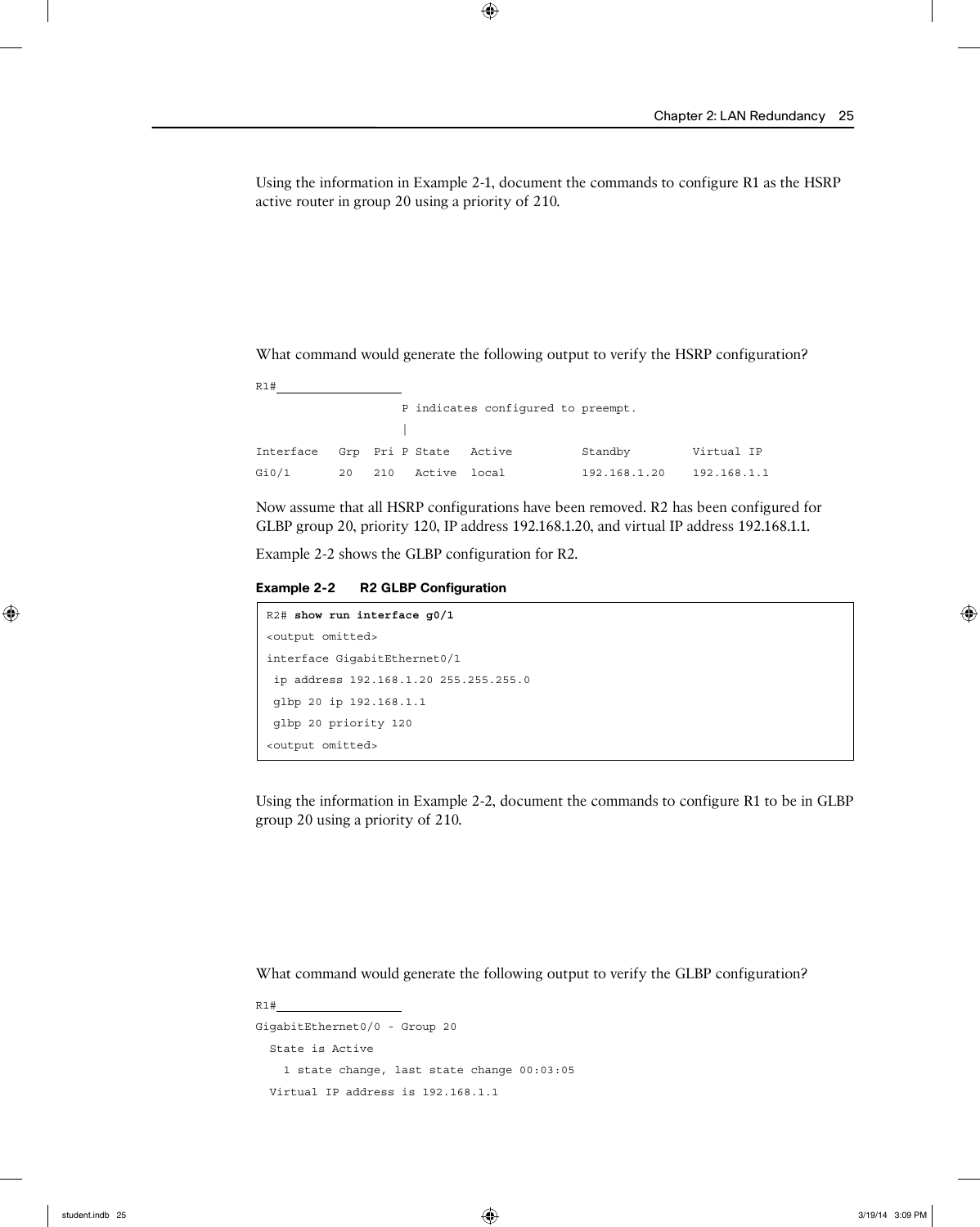```
 Hello time 3 sec, hold time 10 sec
  Next hello sent in 1.792 secs
 Redirect time 600 sec, forwarder timeout 14400 sec
 Preemption disabled
 Active is local
 Standby is 192.168.1.20, priority 120 (expires in 9.024 sec)
 Priority 210 (configured)
 Weighting 100 (default 100), thresholds: lower 1, upper 100
 Load balancing: round-robin
 Group members:
   0006.f671.db58 (192.168.1.10) local
   0006.f671.eb38 (192.168.1.20)
 There are 2 forwarders (1 active)
 Forwarder 1
   State is Active
     1 state change, last state change 00:02:53
   MAC address is 0007.b400.0a01 (default)
   Owner ID is 0006.f671.db58
   Redirection enabled
   Preemption enabled, min delay 30 sec
   Active is local, weighting 100
 Forwarder 2
   State is Listen
  MAC address is 0007.b400.0a02 (learnt)
   Owner ID is 0006.f671.eb38
   Redirection enabled, 599.040 sec remaining (maximum 600 sec)
   Time to live: 14399.040 sec (maximum 14400 sec)
   Preemption enabled, min delay 30 sec
   Active is 192.168.1.20 (primary), weighting 100 (expires in 9.312 sec)
```


#### **Lab - Configuring HSRP and GLBP (SN 2.4.3.4/SwN 4.4.3.4)**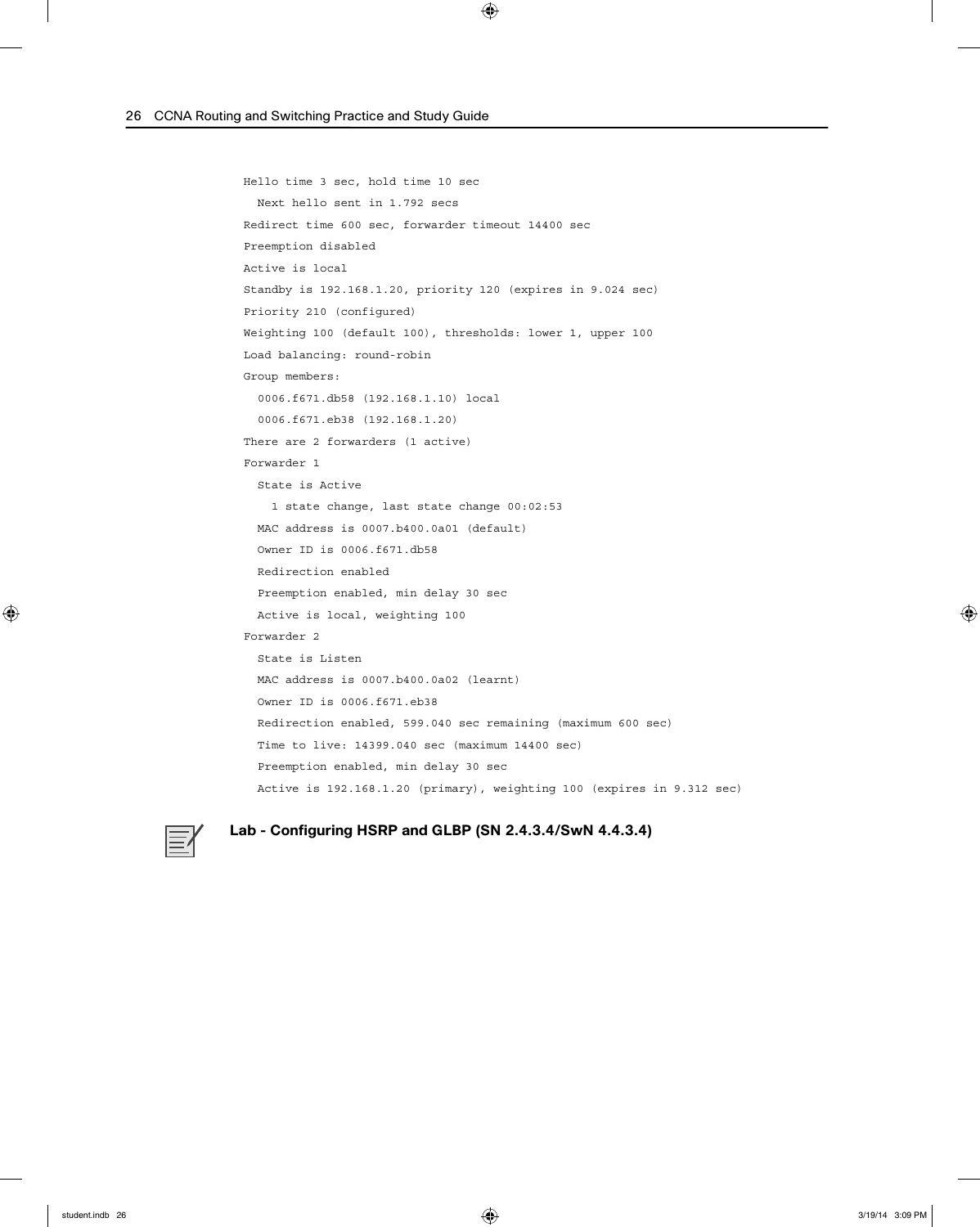# **Link Aggregation**

Link aggregation is the ability to create one logical link using multiple physical links between two devices. This allows load sharing among the physical links, rather than having a STP block one or more of the links.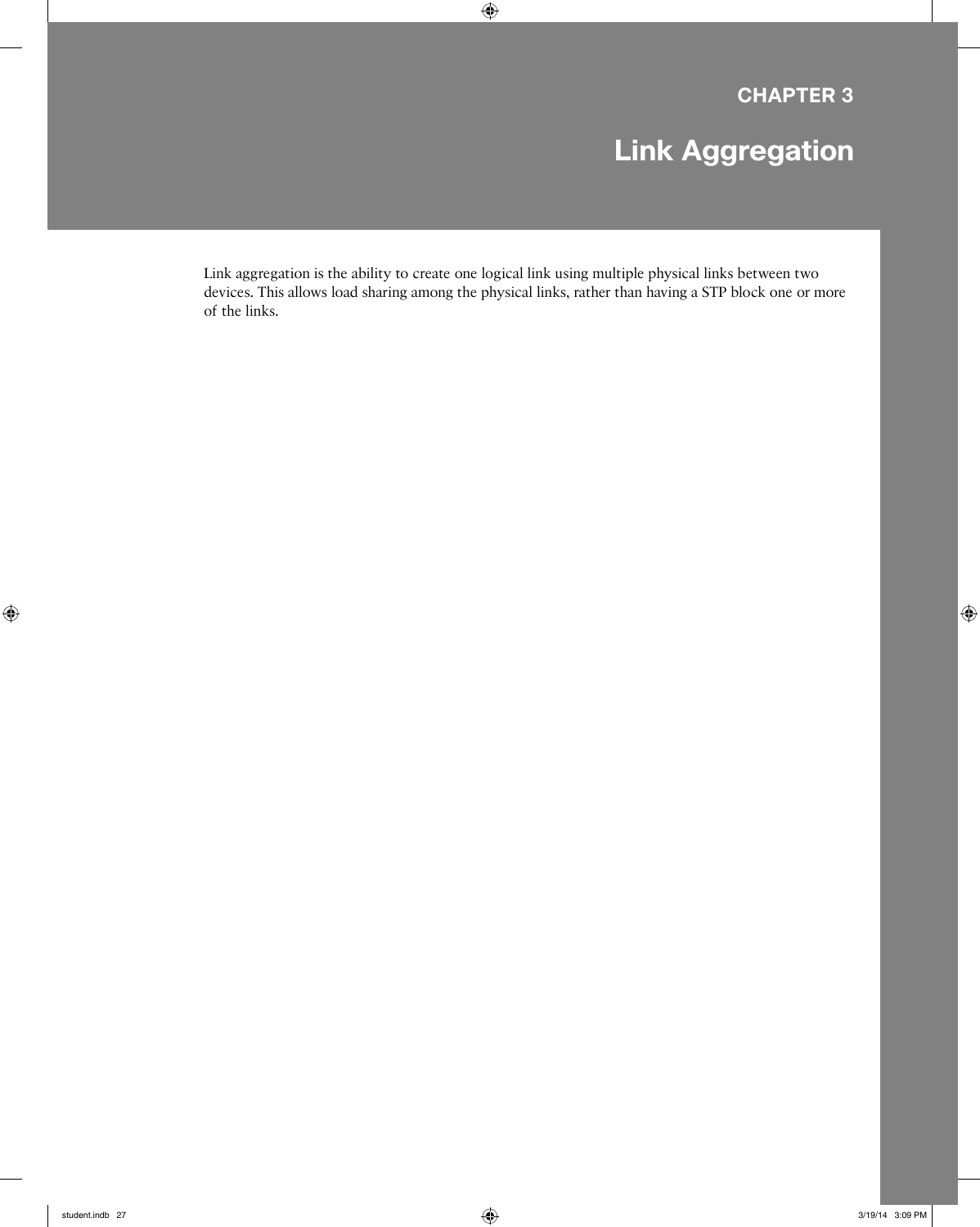# **Link Aggregation Concepts**

One of the best ways to reduce the time it takes for STP convergence is to simply avoid STP. EtherChannel is a form of link aggregation used in switched networks.

### **EtherChannel Advantages**

EtherChannel technology was originally developed by Cisco as a technique of grouping several Fast Ethernet or Gigabit Ethernet switch ports into one logical channel.

List at least three advantages to using EtherChannel:

- ■ ■ ■
- ■

### **EtherChannel Operation**

You can configure EtherChannel as static or unconditional. However, there are also two protocols that can be used to configure the negotiation process: Port Aggregation Protocol (PAgP— Cisco proprietary) and Link Aggregation Control Protocol (LACP—IEEE 802.3ad).

These two protocols ensure that both sides of the link have compatible configurations—same speed, duplex setting, and VLAN information. The modes for each differ slightly.

For PAgP, briefly describe each of the following modes:

- **On:**
- **Desirable:**
- **Auto:**

For LACP, briefly describe each of the following modes:

- **On:**
- **Active:**
- **Passive:**

In Table 3-1, indicate the mode that is described.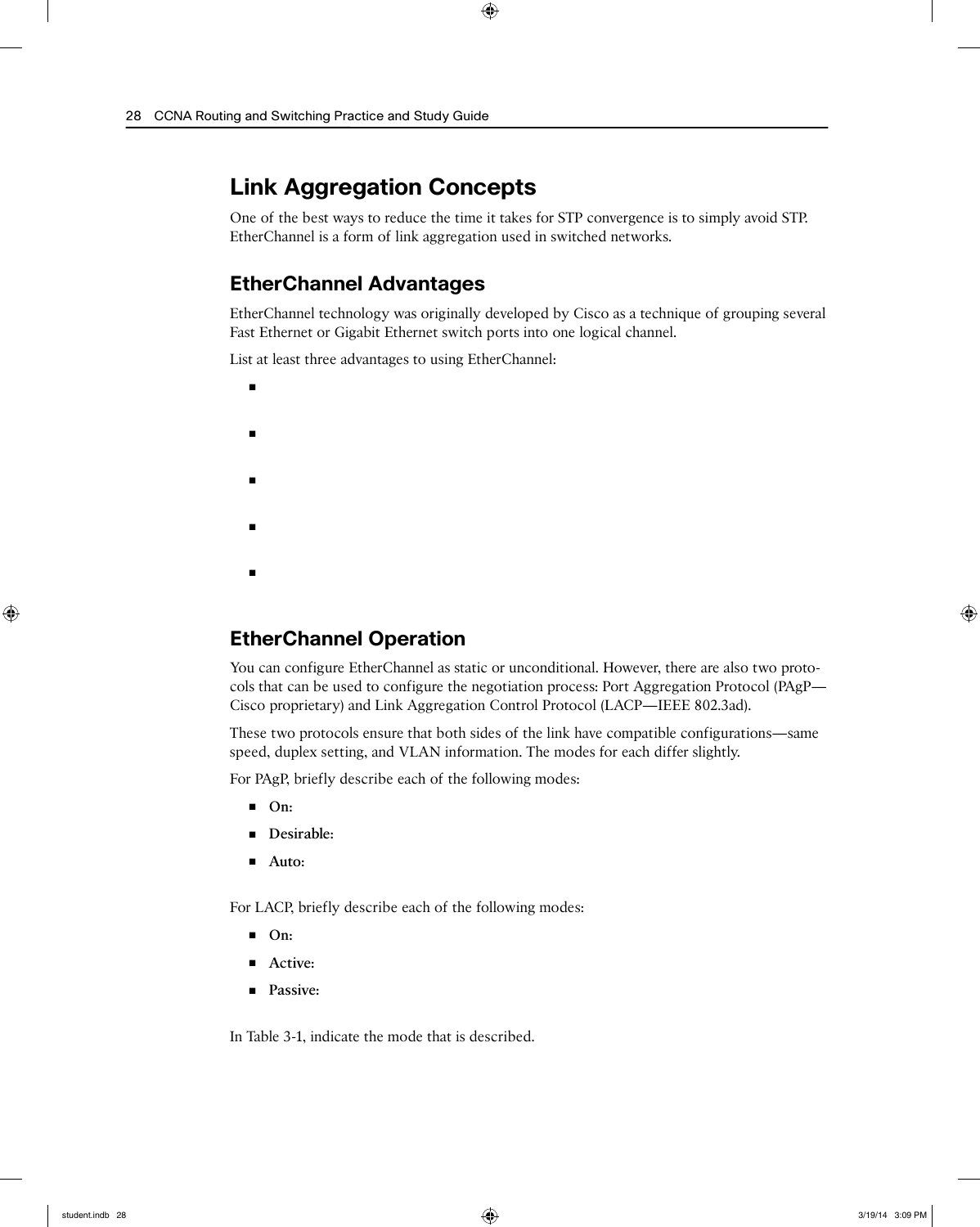| .           | . <sub>.</sub> .  =                                                                         |
|-------------|---------------------------------------------------------------------------------------------|
| <b>Mode</b> | <b>PAgP and/or LACP Mode Description</b>                                                    |
|             | Initiates LACP negotiations with other interfaces.                                          |
|             | Forces EtherChannel state without PAgP or LACP initiated negotiations.                      |
|             | Places an interface in a passive, responding state. Does not initiate PAgP<br>negotiations. |
|             | Actively initiates PAgP negotiations with other interfaces.                                 |
|             | Places an interface in a passive, responding state. Does not initiate LACP<br>negotiations. |

**Table 3-1 PAgP and LACP Modes**

The mode that is configured on each side of the EtherChannel link determines whether EtherChannel will be operational.

In Table 3-2, two switches are using PAgP. Indicate with "yes" or "no" whether EtherChannel is established.

| <b>Switch 2 Mode</b> | <b>EtherChannel Established?</b> |
|----------------------|----------------------------------|
| Auto                 |                                  |
| <b>Desirable</b>     |                                  |
| <b>Desirable</b>     |                                  |
| Off                  |                                  |
| Desirable            |                                  |
|                      |                                  |

**Table 3-2 EtherChannel Negotiation Using PAgP**

In Table 3-3, two switches are using LACP. Indicate with "yes" or "no" whether EtherChannel is established.

| <b>Switch 1 Mode</b> | <b>Switch 2 Mode</b> | <b>EtherChannel Established?</b> |
|----------------------|----------------------|----------------------------------|
| Passive              | On                   |                                  |
| Passive              | Active               |                                  |
| On                   | On                   |                                  |
| Passive              | Passive              |                                  |
| On                   | Active               |                                  |

**Table 3-3 EtherChannel Negotiation Using LACP**

# **Link Aggregation Configuration**

EtherChannel configuration is rather straightforward once you decide on which protocol you will use. In fact, the easiest method is to just force both sides to be on.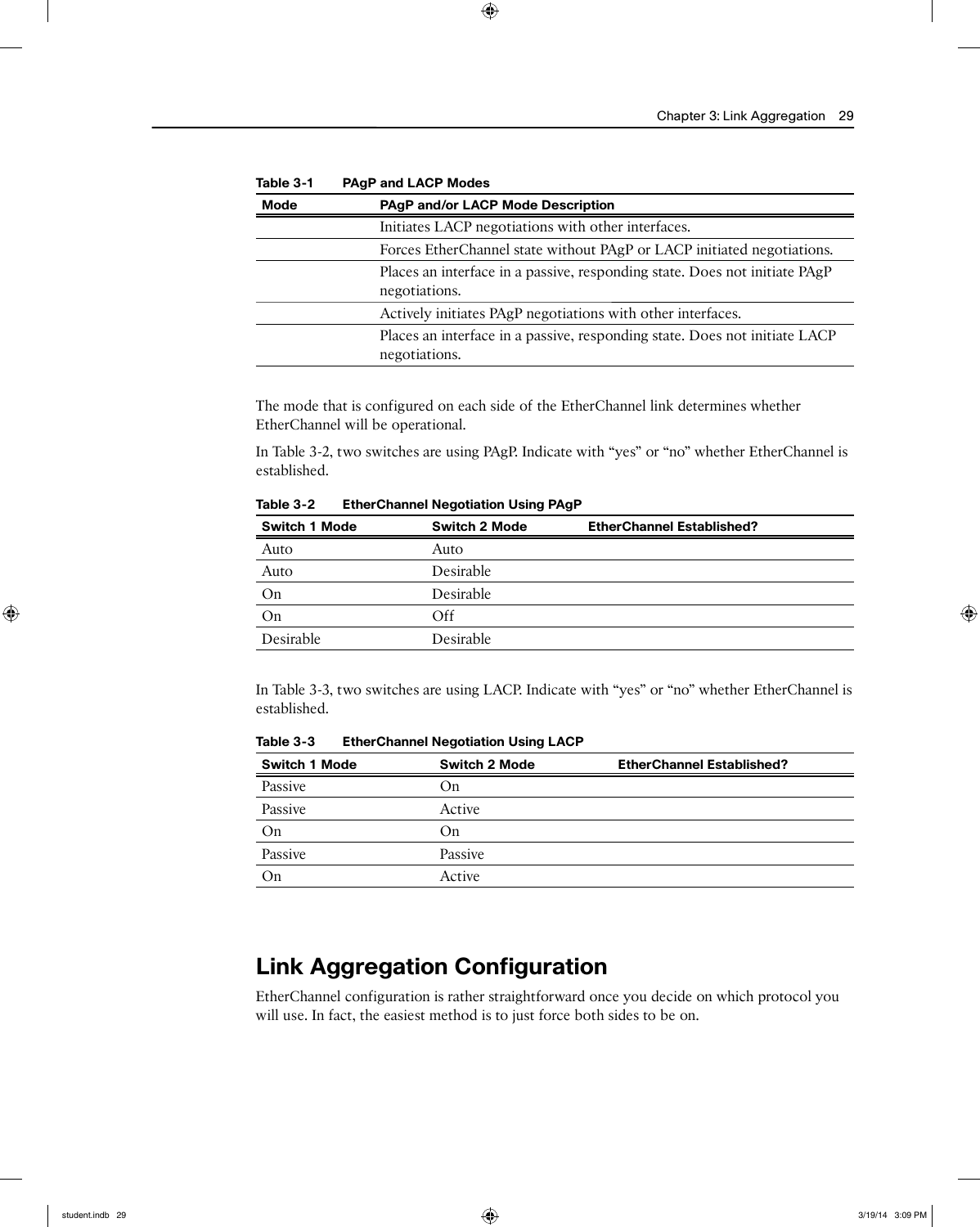### **Configuring EtherChannel**

To configure EtherChannel, complete the following steps:

**Step 1.** Specify the interfaces that, participate in the EtherChannel group using the **interface range** *interface* command.

What are the requirements for each interface before they can form an EtherChannel?

- **Step 2.** Create the port channel interface with the **channel-group** *identifier* **mode** {**on** | **auto** | **desirable** | **active** | **passive**} command in interface range configuration mode. The keyword \_\_\_\_\_\_\_\_\_\_\_\_\_\_\_\_ forces the port to channel without PAgP or LACP. The keywords and enable PAgP. The keywords and and enable LACP.
- **Step 3.** The **channel-group** command automatically creates a port channel interface using the *identifier* as the number. Use the **interface port-channel** *identifier* command to configure channel-wide settings like trunking, native VLANs, or allowed VLANs.

As you can see from the configuration steps, the way you specify whether to use PAgP, LACP, or no negotiations is by configuring one keyword in the **channel-group** command.

So, with those steps in mind, consider Figure 3-1 in each of the following configuration scenarios.

#### **Figure 3-1 EtherChannel Topology**



### EtherChannel Configuration Scenario 1

Record the commands, including the switch prompt, to configure the S1 Fa0/1 and Fa0/2 into an EtherChannel without negotiations. Then force the channel to trunking using native VLAN 99.

S1(config)#

#### EtherChannel Configuration Scenario 1

Record the commands, including the switch prompt, to configure the S1 Fa0/1 and Fa0/2 into an EtherChannel using PAgP. S1 should initiate the negotiations. The channel should trunk, allowing only VLANs 1, 10, and 20.

S1(config)#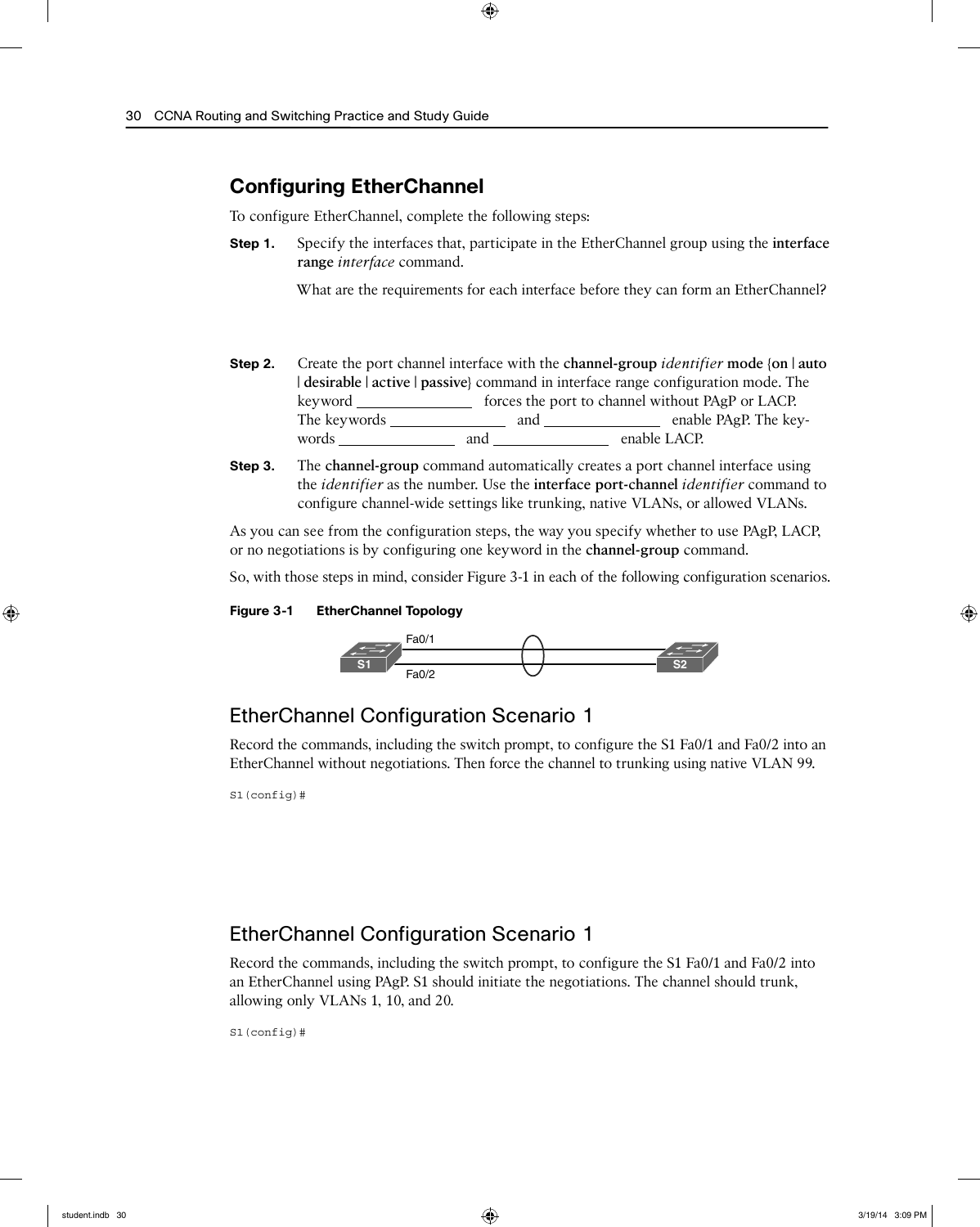#### EtherChannel Configuration Scenario 1

Record the commands, including the switch prompt, to configure the S1 Fa0/1 and Fa0/2 into an EtherChannel using LACP. S1 should not initiate the negotiations. The channel should trunk, allowing all VLANs.

S1(config)#



 **Activity**

**Lab - Configuring EtherChannel (SN 3.2.1.4/SwN 5.2.1.4)**

**Packet Tracer - Configuring EtherChannel (SN 3.2.1.3/SwN 5.2.1.3)**

#### **Verifying and Troubleshooting EtherChannel**

Record the commands used to display the output in Example 3-1.

**Example 3-1 EtherChannel Verification Commands**

| S1#<br><u> 1989 - Johann Stein, mars an deutscher Stein († 1958)</u>     |
|--------------------------------------------------------------------------|
| Port-channell is up, line protocol is up (connected)                     |
| Hardware is EtherChannel, address is 0cd9.96e8.8a01 (bia 0cd9.96e8.8a01) |
| MTU 1500 bytes, BW 200000 Kbit/sec, DLY 100 usec,                        |
| reliability 255/255, txload 1/255, rxload 1/255                          |
| <output omitted=""></output>                                             |
|                                                                          |
|                                                                          |
| Flaqs: D - down P - bundled in port-channel                              |
| I - stand-alone s - suspended                                            |
| H - Hot-standby (LACP only)                                              |
| R - Layer3 S - Layer2                                                    |
| U - in use f - failed to allocate aggregator                             |
|                                                                          |
| M - not in use, minimum links not met                                    |
| u - unsuitable for bundling                                              |
| w - waiting to be aggregated                                             |
| d - default port                                                         |
|                                                                          |
|                                                                          |
| Number of channel-groups in use: 1                                       |
| Number of aqqreqators:<br>1                                              |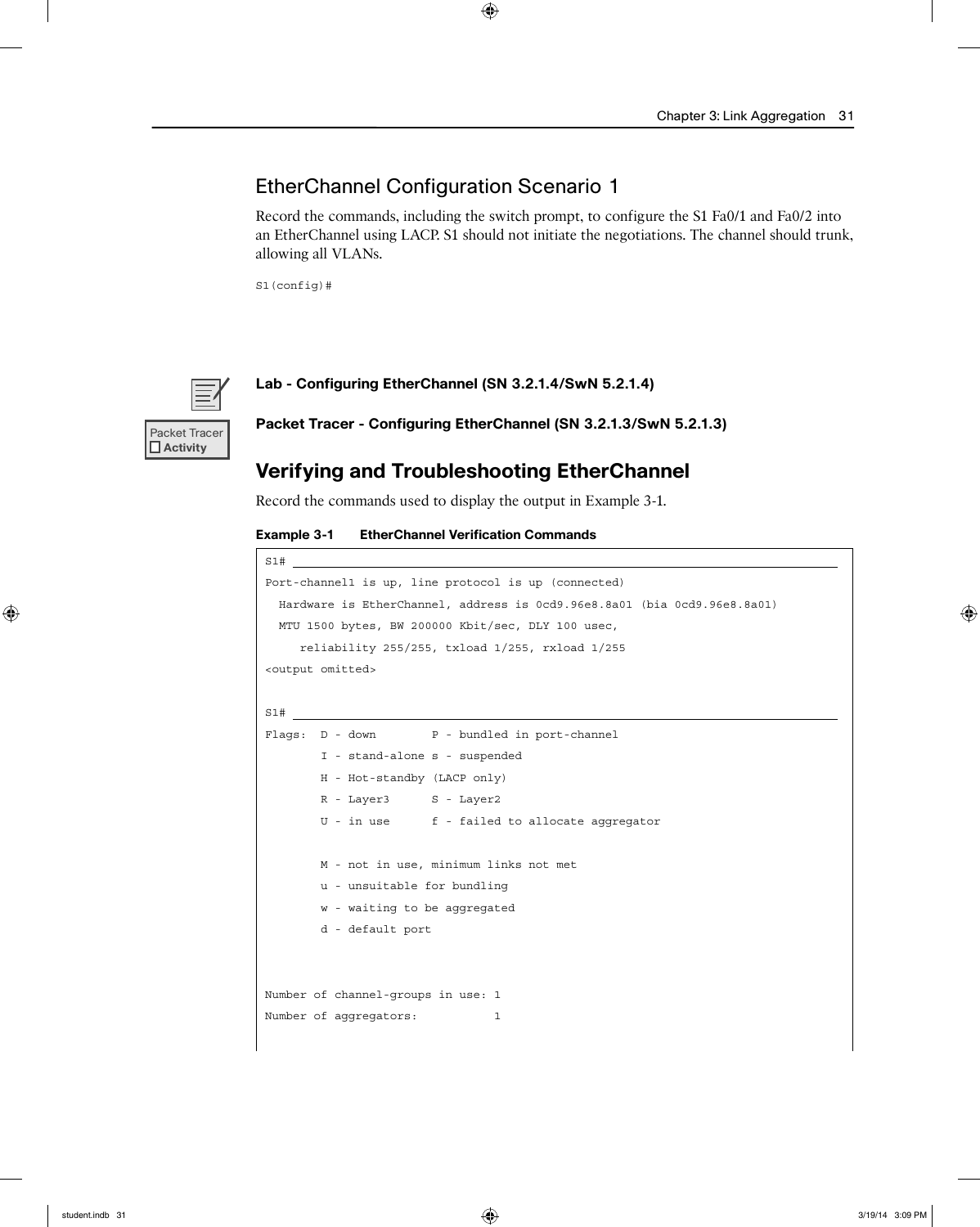```
Group Port-channel Protocol Ports
------+-------------+-----------+-----------------------------------------------
1 Pol(SU) LACP Fa0/1(P) Fa0/2(P)
S1# 
             Channel-group listing:
             ----------------------
Group: 1
----------
            Port-channels in the group:
             ---------------------------
Port-channel: Po1 (Primary Aggregator)
------------
Age of the Port-channel = 0d:00h:25m:17sLogical slot/port = 2/1 Number of ports = 2
HotStandBy port = null
Port state = Port-channel Ag-Inuse
Protocol = LACP
Port security = Disabled
Ports in the Port-channel:
Index Load Port EC state No of bits
------+------+------+------------------+-----------
 0 00 Fa0/1 Active 0
 0 00 Fa0/2 Active 0
Time since last port bundled: 0d:00h:05m:41s Fa0/2
Time since last port Un-bundled: 0d:00h:05m:48s Fa0/2
S1# 
Port state = Up Mstr Assoc In-Bndl
Channel group = 1 Mode = Active Gcchange = -
Port-channel = Po1 GC = - Pseudo port-channel = Po1
Port index = 0 Load = 0x00 Protocol = LACP
Flags: S - Device is sending Slow LACPDUs F - Device is sending fast LACPDUs.
     A - Device is in active mode. <br>P - Device is in passive mode.
```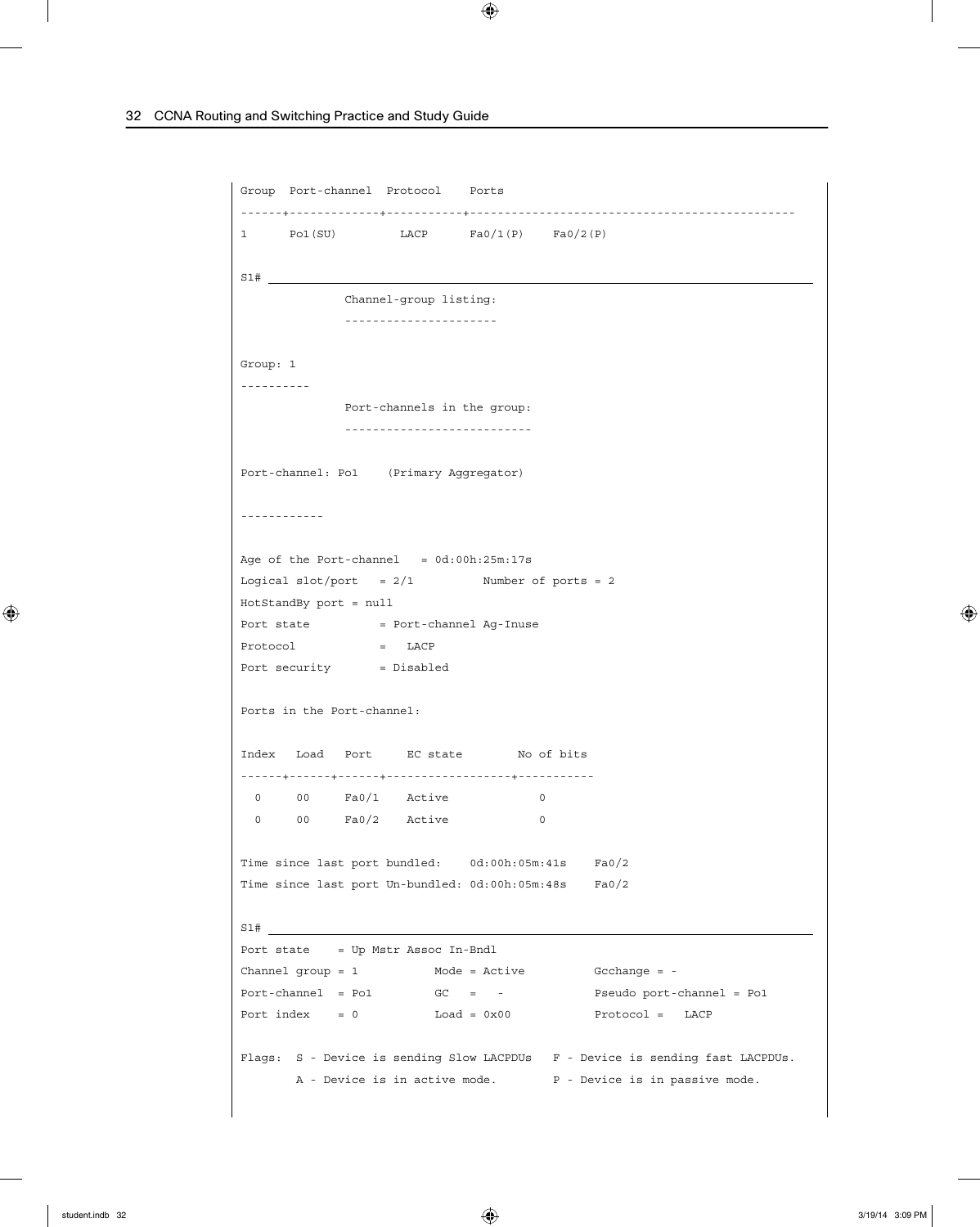```
Local information:
                    LACP port Admin Oper Port Port
Port Flags State Priority Key Key Number State
Fa0/1 SA bndl 32768 0x1 0x1 0x102 0x3D
Partner's information:
             LACP port Admin Oper Port Port
Port Flags Priority Dev ID Age key Key Number State
Fa0/1 SA 32768 0cd9.96d2.4000 4s 0x0 0x1 0x102 0x3D
Age of the port in the current state: 0d:00h:24m:59s
S1#
```
When troubleshooting an EtherChannel issue, keep in mind the configuration restrictions for interfaces that participate in the channel. List at least four restrictions.

- ■ ■ ■
- ■

Refer to the output for S1 and S2 in Example 3-2. Record the command that generated the output.

**Example 3-2 Troubleshooting an EtherChannel Issue**

| S1#                                           |
|-----------------------------------------------|
| Flags: D - down P - bundled in port-channel   |
| I - stand-alone s - suspended                 |
| H - Hot-standby (LACP only)                   |
| R - Layer3 S - Layer2                         |
| U - in use f - failed to allocate aggregator  |
| M - not in use, minimum links not met         |
| u - unsuitable for bundling                   |
| w - waiting to be aggregated                  |
| d - default port                              |
| Number of channel-groups in use: 1            |
| Number of aqqreqators:<br>$\mathbf{1}$        |
| Group Port-channel Protocol Ports             |
|                                               |
| 1 Pol(SD) $-$ Fa0/1(D) Fa0/2(D)               |
| $S1#$ show run   begin interface Port-channel |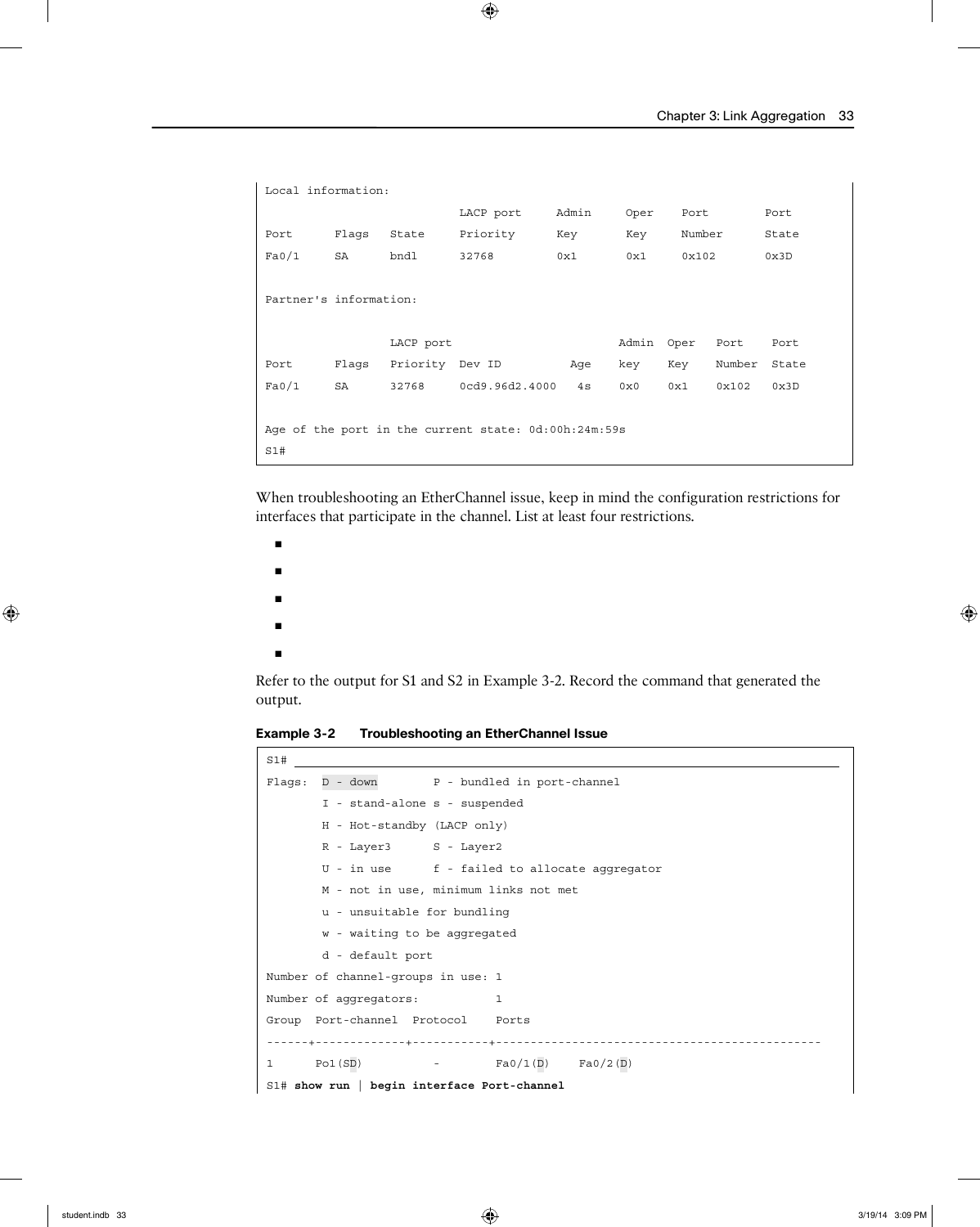```
interface Port-channel1
  switchport mode trunk
!
interface FastEthernet0/1
 switchport mode trunk
 channel-group 1 mode auto
!
interface FastEthernet0/2
  switchport mode trunk
 channel-group 1 mode auto
!
<output omitted>
S 1#
S2# show run | begin interface Port-channel
interface Port-channel1
  switchport mode trunk
!
interface FastEthernet0/1
 switchport mode trunk
 channel-group 1 mode auto
!
interface FastEthernet0/2
 switchport mode trunk
 channel-group 1 mode auto
!
<output omitted>
S2#
```
Explain why the EtherChannel between S1 and S2 is down.

EtherChannel and spanning tree must interoperate. For this reason, the order in which EtherChannel-related commands are entered is important. To correct this issue, you must first remove the port channel. Otherwise, spanning-tree errors cause the associated ports to go into blocking or errdisabled state. With that in mind, what would you suggest to correct the issue shown in Example 3-2 if the requirement is to use PAgP? What commands would be required?